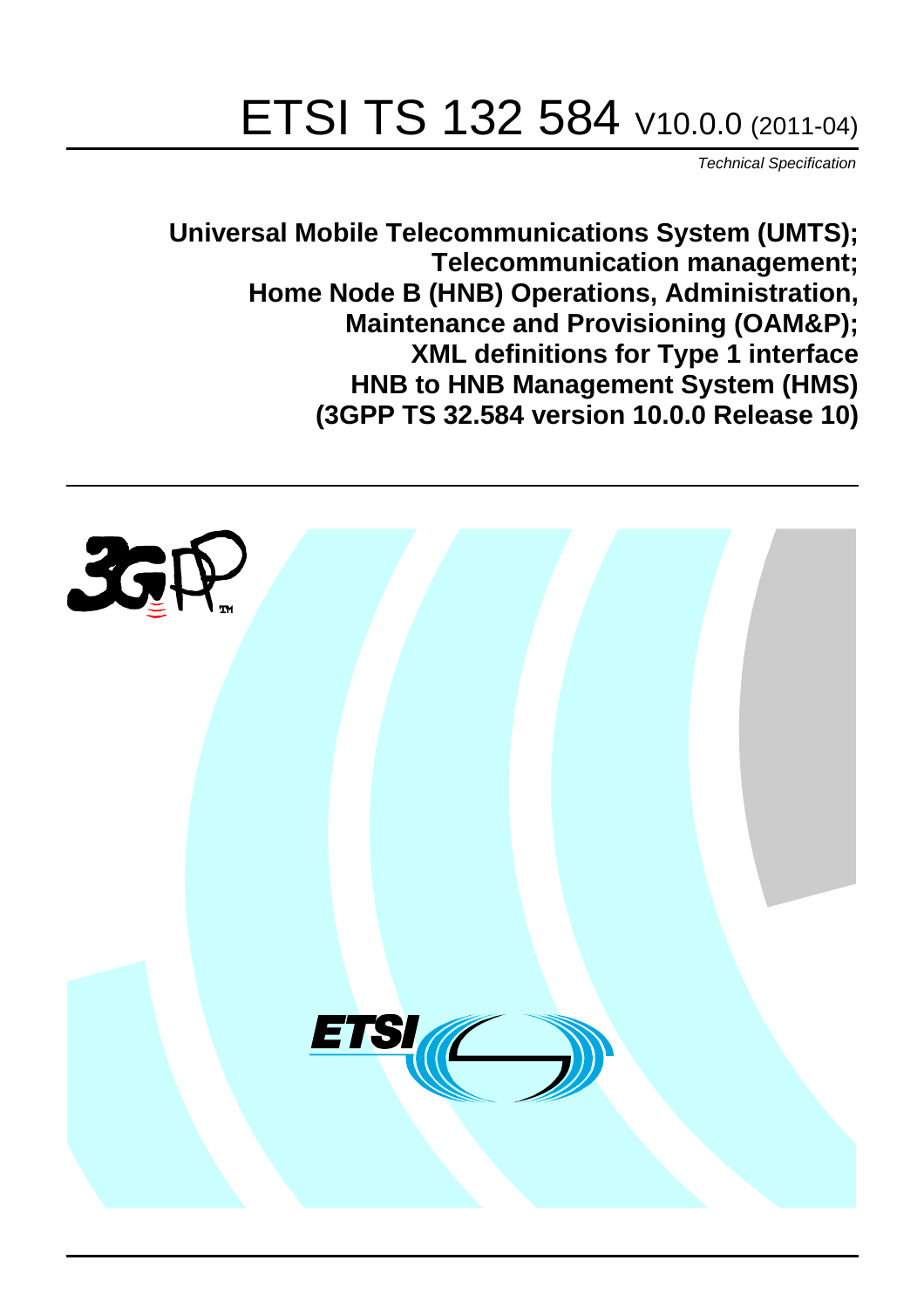Reference RTS/TSGS-0532584va00

> Keywords UMTS

#### *ETSI*

#### 650 Route des Lucioles F-06921 Sophia Antipolis Cedex - FRANCE

Tel.: +33 4 92 94 42 00 Fax: +33 4 93 65 47 16

Siret N° 348 623 562 00017 - NAF 742 C Association à but non lucratif enregistrée à la Sous-Préfecture de Grasse (06) N° 7803/88

#### *Important notice*

Individual copies of the present document can be downloaded from: [http://www.etsi.org](http://www.etsi.org/)

The present document may be made available in more than one electronic version or in print. In any case of existing or perceived difference in contents between such versions, the reference version is the Portable Document Format (PDF). In case of dispute, the reference shall be the printing on ETSI printers of the PDF version kept on a specific network drive within ETSI Secretariat.

Users of the present document should be aware that the document may be subject to revision or change of status. Information on the current status of this and other ETSI documents is available at <http://portal.etsi.org/tb/status/status.asp>

If you find errors in the present document, please send your comment to one of the following services: [http://portal.etsi.org/chaircor/ETSI\\_support.asp](http://portal.etsi.org/chaircor/ETSI_support.asp)

#### *Copyright Notification*

No part may be reproduced except as authorized by written permission. The copyright and the foregoing restriction extend to reproduction in all media.

> © European Telecommunications Standards Institute 2011. All rights reserved.

**DECT**TM, **PLUGTESTS**TM, **UMTS**TM, **TIPHON**TM, the TIPHON logo and the ETSI logo are Trade Marks of ETSI registered for the benefit of its Members.

**3GPP**TM is a Trade Mark of ETSI registered for the benefit of its Members and of the 3GPP Organizational Partners. **LTE**™ is a Trade Mark of ETSI currently being registered

for the benefit of its Members and of the 3GPP Organizational Partners.

**GSM**® and the GSM logo are Trade Marks registered and owned by the GSM Association.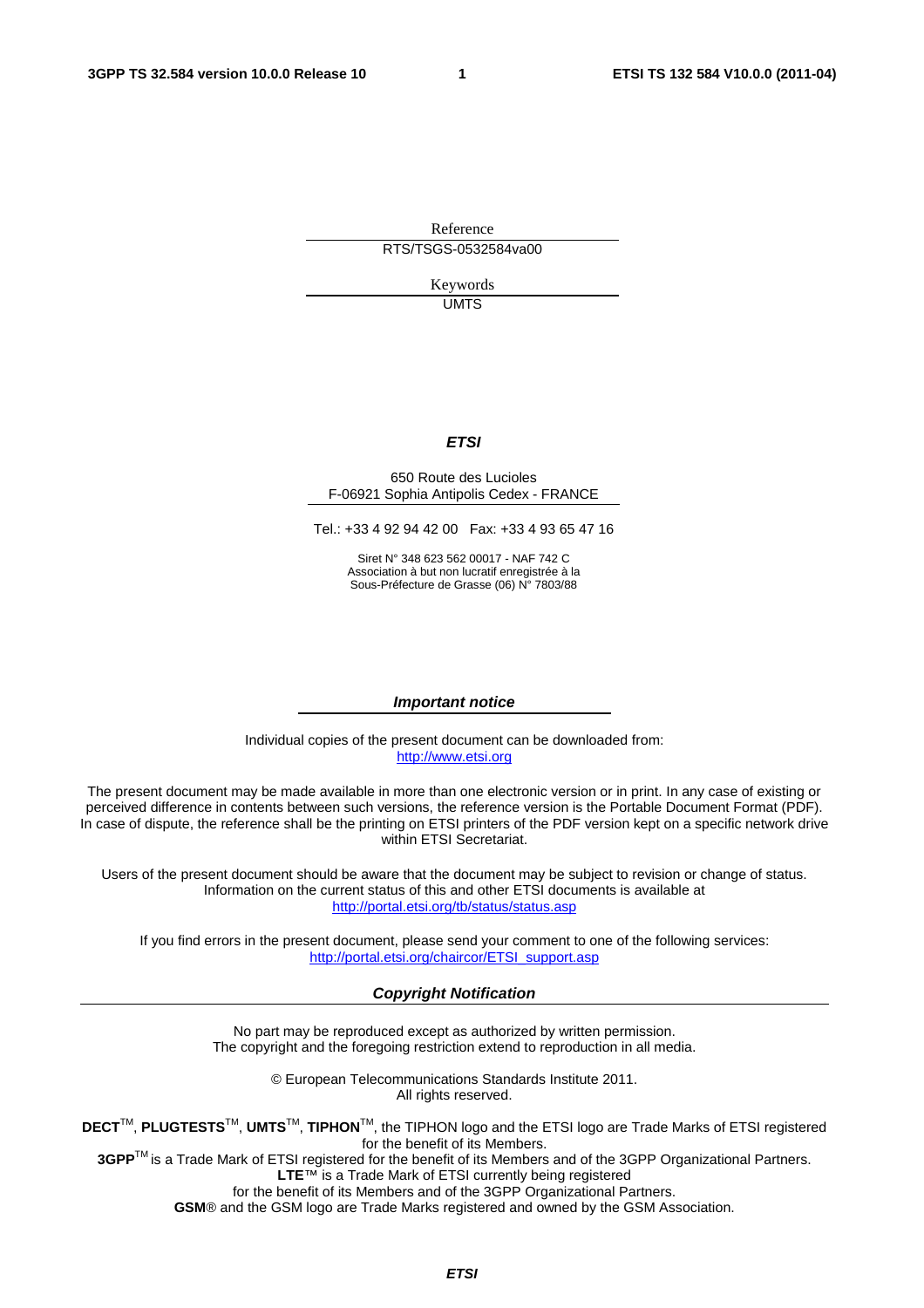# Intellectual Property Rights

IPRs essential or potentially essential to the present document may have been declared to ETSI. The information pertaining to these essential IPRs, if any, is publicly available for **ETSI members and non-members**, and can be found in ETSI SR 000 314: *"Intellectual Property Rights (IPRs); Essential, or potentially Essential, IPRs notified to ETSI in respect of ETSI standards"*, which is available from the ETSI Secretariat. Latest updates are available on the ETSI Web server [\(http://webapp.etsi.org/IPR/home.asp](http://webapp.etsi.org/IPR/home.asp)).

Pursuant to the ETSI IPR Policy, no investigation, including IPR searches, has been carried out by ETSI. No guarantee can be given as to the existence of other IPRs not referenced in ETSI SR 000 314 (or the updates on the ETSI Web server) which are, or may be, or may become, essential to the present document.

### Foreword

This Technical Specification (TS) has been produced by ETSI 3rd Generation Partnership Project (3GPP).

The present document may refer to technical specifications or reports using their 3GPP identities, UMTS identities or GSM identities. These should be interpreted as being references to the corresponding ETSI deliverables.

The cross reference between GSM, UMTS, 3GPP and ETSI identities can be found under <http://webapp.etsi.org/key/queryform.asp>.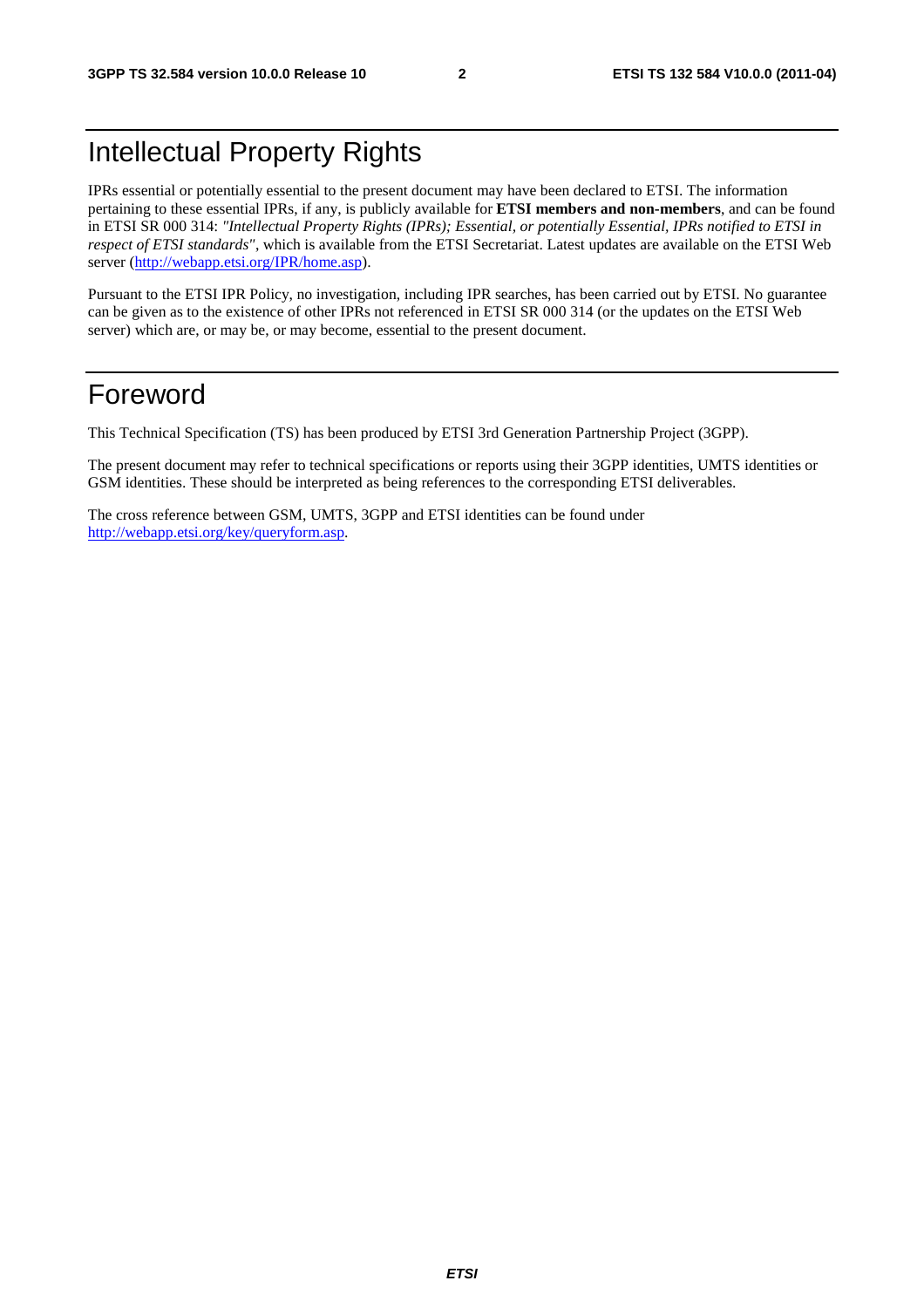$\mathbf{3}$ 

# Contents

| 1                                                       |                               |  |  |  |
|---------------------------------------------------------|-------------------------------|--|--|--|
| 2                                                       |                               |  |  |  |
| 3<br>3.1<br>3.2                                         |                               |  |  |  |
| $\overline{4}$<br>4.1<br>4.2<br>4.2.1<br>4.2.2<br>4.2.3 |                               |  |  |  |
| 5<br>5.1<br>5.2<br>5.2.1<br>5.2.2<br>5.2.2              |                               |  |  |  |
|                                                         | <b>Annex A (informative):</b> |  |  |  |
| A.1                                                     |                               |  |  |  |
| A.2                                                     |                               |  |  |  |
|                                                         | <b>Annex B</b> (informative): |  |  |  |
|                                                         | <b>Annex C</b> (informative): |  |  |  |
|                                                         |                               |  |  |  |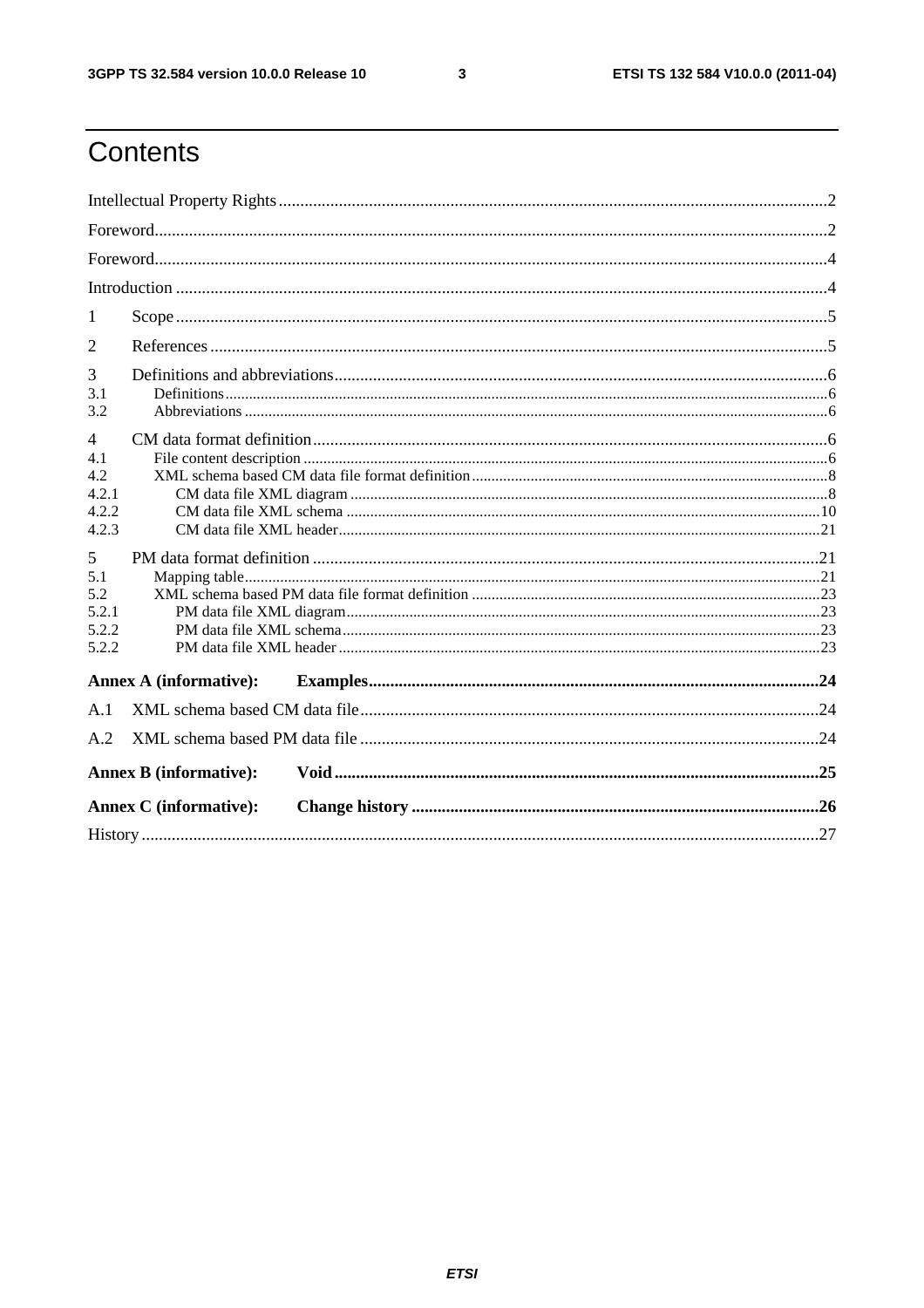### Foreword

This Technical Specification has been produced by the 3<sup>rd</sup> Generation Partnership Project (3GPP).

The contents of the present document are subject to continuing work within the TSG and may change following formal TSG approval. Should the TSG modify the contents of the present document, it will be re-released by the TSG with an identifying change of release date and an increase in version number as follows:

Version x.y.z

where:

- x the first digit:
	- 1 presented to TSG for information;
	- 2 presented to TSG for approval;
	- 3 or greater indicates TSG approved document under change control.
- y the second digit is incremented for all changes of substance, i.e. technical enhancements, corrections, updates, etc.
- z the third digit is incremented when editorial only changes have been incorporated in the document.

### Introduction

The present document is part of a TS-family covering the 3<sup>rd</sup> Generation Partnership Project Technical Specification Group Services and System Aspects, Telecommunication Management; as identified below:

| 32.581: | "Telecommunications management; Home Node B (HNB) Operations, Administration,<br>Maintenance and Provisioning (OAM&P); Concepts and requirements for Type 1 interface HNB<br>to HNB Management System (HMS)" |
|---------|--------------------------------------------------------------------------------------------------------------------------------------------------------------------------------------------------------------|
| 32.582: | "Telecommunications management; Home Node B (HNB) Operations, Administration,<br>Maintenance and Provisioning (OAM&P); Information model for Type 1 interface HNB to HNB<br>Management System (HMS)"         |
| 32.583: | "Telecommunications management; Home Node B (HNB) Operations, Administration,<br>Maintenance and Provisioning (OAM&P); Procedure flows for Type 1 interface HNB to HNB<br>Management System (HMS)"           |
| 32.584: | "Telecommunications management; Home Node B (HNB) Operations, Administration,<br>Maintenance and Provisioning (OAM&P); XML definitions for Type 1 interface HNB to HNB<br>Management System (HMS)"           |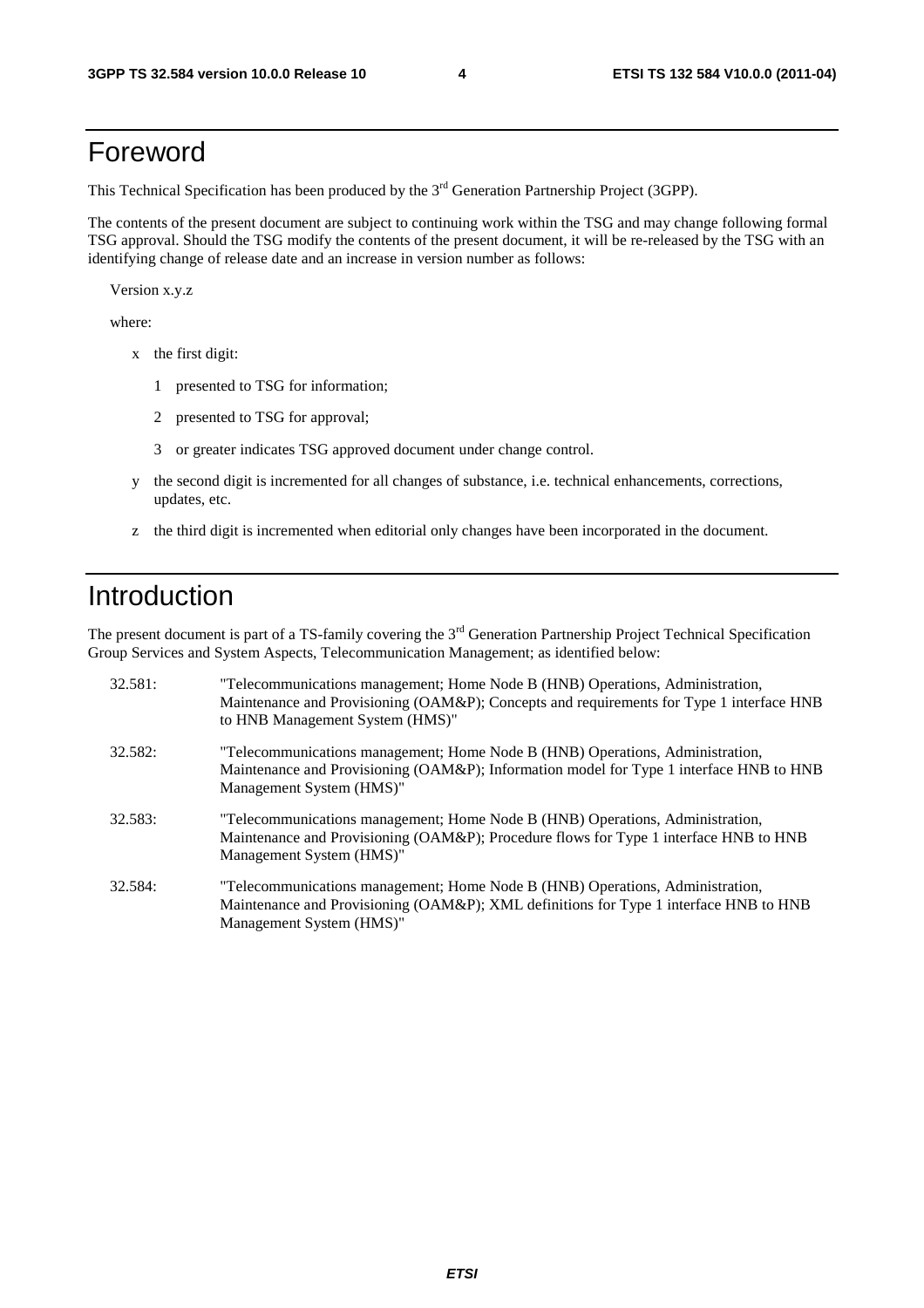### 1 Scope

The present document describes the data format for Configuration Management and Performance Management for Home Node B (HNB). The XML definitions captured in this document shall be met via Type 1 interface between HNB and HNB Management System (HMS).

### 2 References

The following documents contain provisions which, through reference in this text, constitute provisions of the present document.

- References are either specific (identified by date of publication, edition number, version number, etc.) or non-specific.
- For a specific reference, subsequent revisions do not apply.
- For a non-specific reference, the latest version applies. In the case of a reference to a 3GPP document (including a GSM document), a non-specific reference implicitly refers to the latest version of that document *in the same Release as the present document*.
- [1] 3GPP TR 21.905: "Vocabulary for 3GPP Specifications".
- [2] 3GPP TS 32.101: "Telecommunication management; Principles and high level requirements".
- [3] 3GPP TS 32.102: "Telecommunication management; Architecture".
- [4] 3GPP TS 32.300: "Telecommunication management; Configuration Management (CM); Name convention for Managed Objects".
- [5] Void.
- [6] 3GPP TR R3.020, Home (e)NodeB
- [7] TR-069 Amendment 2, CPE WAN Management Protocol v1.1, Broadband Forum
- [8] 3GPP TS 32.435: "Telecommunication management; Performance measurement: eXtensible Markup Language (XML) file format definition"
- [9] 3GPP TS 32.582: "Telecommunications management; Home Node B (HNB) Operations, Administration, Maintenance and Provisioning (OAM&P); Information model for Type 1 interface HNB to HNB Management System (HMS)"
- [10] W3C REC-xml-20001006: "Extensible Markup Language (XML) 1.0 (Second Edition)".
- [11] W3C REC-xmlschema-0-20010502: "XML Schema Part 0: Primer".
- [12] W3C REC-xmlschema-1-20010502: "XML Schema Part 1: Structures".
- [13] W3C REC-xmlschema-2-20010502: "XML Schema Part 2: Datatypes".
- [14] W3C REC-xml-names-19990114: "Namespaces in XML".
- [15] TR-157 Amendment 1 'Component Objects for CWMP', Broadband Forum.
- [16] TR-098 Amendment 2, "Internet Gateway Device Data Model for TR-069", Broadband Forum
- [17] 3GPP TS 32.622: "Telecommunication management; Configuration Management (CM); Generic network resources Integration Reference Point (IRP): Network Resource Model (NRM)".

[18] 3GPP TS 32.772: 'Telecommunication management; Home Node B (HNB) Subsystem (HNS); Integration Reference Point (IRP); Information Service (IS)'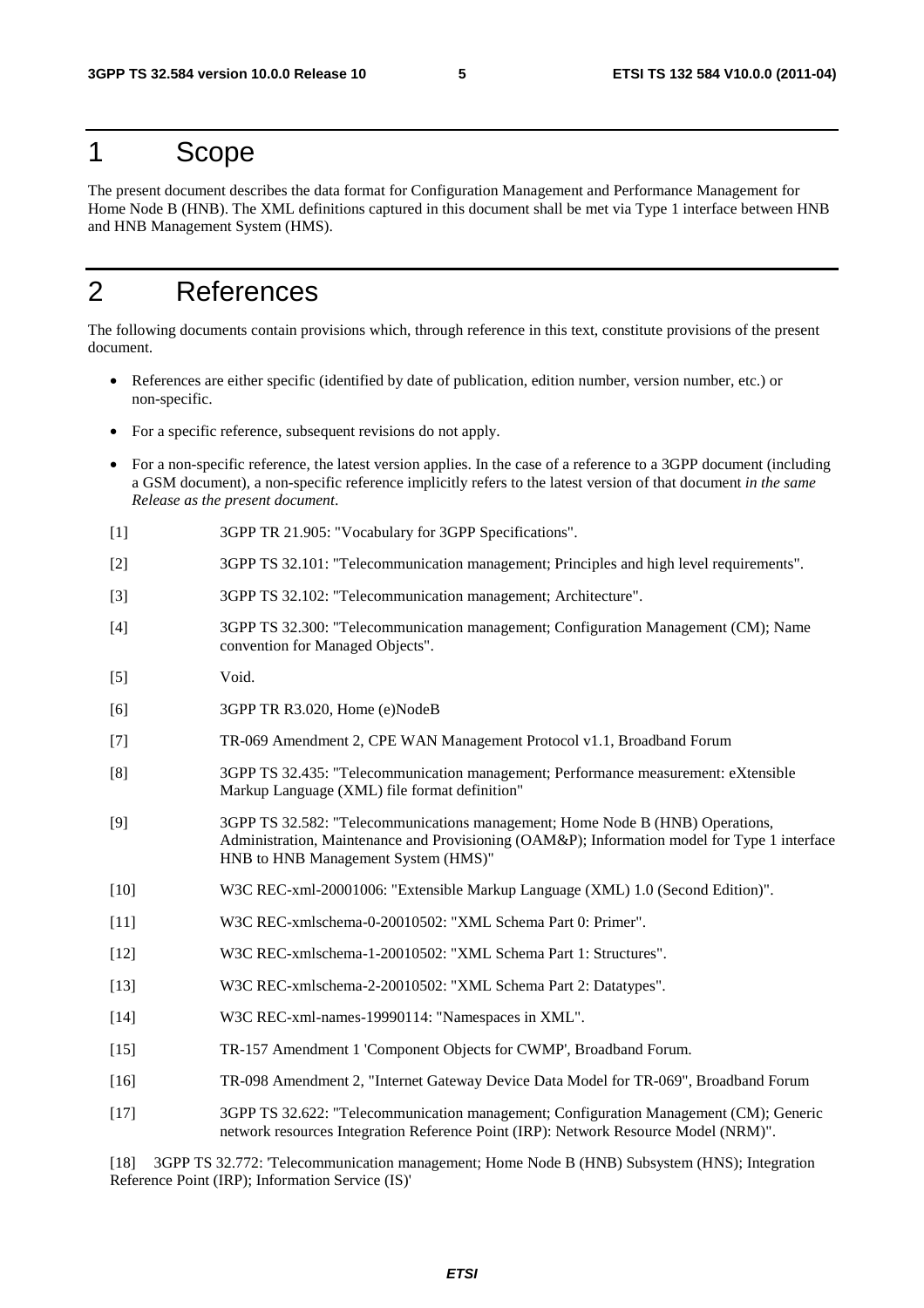- [19] 3GPP TS 22.220: 'Service requirements for Home Node B (HNB) and Home eNode B (HeNB)'
- [20] 3GPP TS 32.432: 'Telecommunication management; Performance measurement: File format definition'

### 3 Definitions and abbreviations

### 3.1 Definitions

For the purposes of the present document, the terms and definitions given in TR 21.905 [1] and the following apply. A term defined in the present document takes precedence over the definition of the same term, if any, in TR 21.905 [1].

**Home NodeB, 3G Home NodeB:** These terms, their derivations and abbreviations are used synonymously throughout this document.

### 3.2 Abbreviations

For the purposes of the present document, the abbreviations given in TR 21.905 [1] and the following apply. An abbreviation defined in the present document takes precedence over the definition of the same abbreviation, if any, in TR 21.905 [1].

| Domain Manager                             |
|--------------------------------------------|
| Element Manager                            |
| For Further Study                          |
| Home Node B                                |
| <b>HNB</b> Management System               |
| Internet Protocol                          |
| Long Term Evolution                        |
| Mobile Management Entity                   |
| <b>Next Generation Mobile Networks</b>     |
| Plug and Play                              |
| <b>System Architecture Evolution</b>       |
| <b>Self-Organising Networks</b>            |
| To Be Discussed                            |
| Universal Mobile Telecommunications System |
| <b>UMTS Radio Access Network</b>           |
|                                            |

# 4 CM data format definition

This clause describes the format of Configuration Management data.

### 4.1 File content description

Table 4.1 lists all the file content items, provides and explanation of the individual items, and maps the file content items to those used in the XML schema based file format definitions. XML tag attributes are useful where data values bind tightly to its parent element. They have been used where appropriate.

| Table 4.1 File Content Description and Mapping of File Content Items to XML tags |  |  |  |  |  |
|----------------------------------------------------------------------------------|--|--|--|--|--|
|----------------------------------------------------------------------------------|--|--|--|--|--|

| <b>File Content Item</b> | <b>XML schema based</b><br>XML tag | <b>Description</b>                                                                                                                                                                                                                                              |
|--------------------------|------------------------------------|-----------------------------------------------------------------------------------------------------------------------------------------------------------------------------------------------------------------------------------------------------------------|
| configDataCollection     | configDataFile                     | This is the top-level tag, which identifies the file as a collection of<br>config data. The file content is made up of a header<br>("configFileHeader"), the collection of configuration items<br>("configData"), and a configfile footer ("configFileFooter"). |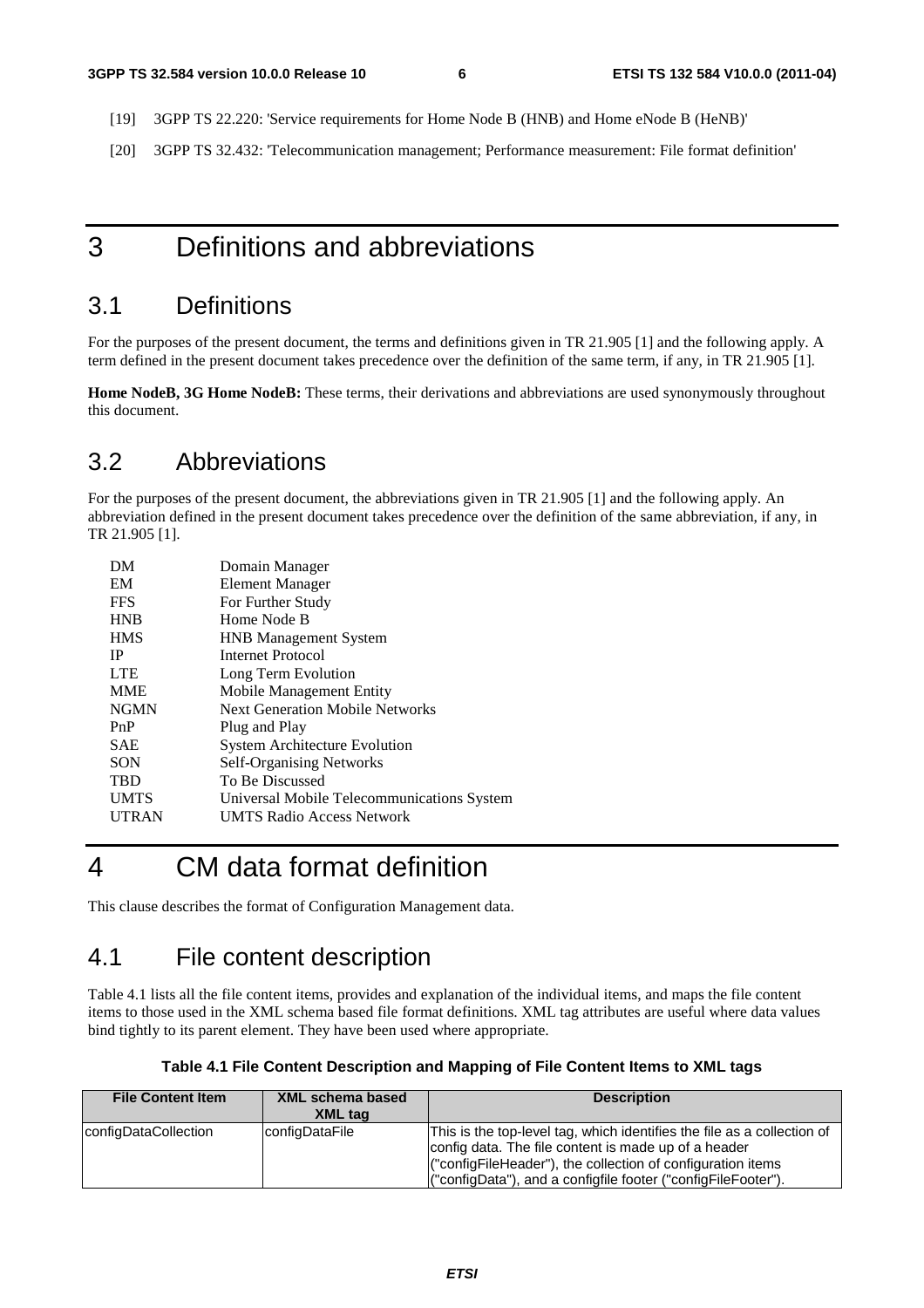| <b>File Content Item</b> | <b>XML schema based</b><br><b>XML tag</b> | <b>Description</b>                                                                                                                                                                                                                                                                                                                                                                                                                                                                                                                                                                                                                                                                                                                                                                                |
|--------------------------|-------------------------------------------|---------------------------------------------------------------------------------------------------------------------------------------------------------------------------------------------------------------------------------------------------------------------------------------------------------------------------------------------------------------------------------------------------------------------------------------------------------------------------------------------------------------------------------------------------------------------------------------------------------------------------------------------------------------------------------------------------------------------------------------------------------------------------------------------------|
| configFileHeader         | fileHeader                                | This is the configuration data file header to be inserted in each<br>file. It includes a version indicator, the sendor name, and vendor<br>name of the sending network node.                                                                                                                                                                                                                                                                                                                                                                                                                                                                                                                                                                                                                      |
| configData               | configData                                | The "configData" construct represents the sequence of zero or<br>more configuration parameter items contained in the file.<br>Each "configData" element contains the name of the NE ("nEId")<br>and the list of parameters to be created, modified or deleted<br>which pertaining to that NE<br>The "configData" consists of DeviceData, DiagnosticsData, and<br>FAPServiceData                                                                                                                                                                                                                                                                                                                                                                                                                   |
| configFileFooter         | fileFooter                                | The configuration data file footer to be inserted in each file. It<br>includes a time stamp, which refers to the time when the file is<br>closed for sending to the NE.                                                                                                                                                                                                                                                                                                                                                                                                                                                                                                                                                                                                                           |
| fileFormatVersion        | fileHeader<br>fileFormatVersion           | This parameter identifies the file format version applied by the<br>sender. The format version defined in the present document<br>shall be the abridged number and version of this 3GPP<br>document (see below).<br>The abridged number and version of a 3GPP document is<br>constructed from its version specific full reference "3GPP []<br>(yyyy-mm)" by:<br>- removing the leading "3GPP TS"<br>- removing everything including and after the version third digit,<br>representing editorial only changes, together with its preceding<br>dot character<br>from the resulting string, removing leading and trailing white<br>space, replacing every multi character white space by a single<br>space character and changing the case of all characters to<br>uppercase.<br>e.g. "32.584 V8.0" |
| senderName               | fileHeader senderName                     | If this is a downloaded file from HMS to HNB, then this attribute<br>shall hold the DN of HMS whose name hierarchy is defined<br>section 6.2.1 of TS 32.772 [18].<br>Example:<br>"DC=a1.companyNN.com,SubNetwork=1,ManagementNode=6,<br>HMSFunction=H3WT2"<br>If this is an uploaded file from HNB to HMS, then this attribute<br>shall hold the DN of HNB. See Note 1 of Table 5.1.<br>See TS 32.300 [4] for definition of DN.                                                                                                                                                                                                                                                                                                                                                                   |
| vendorName               | fileHeader vendorName                     | The "vendorName" identifies the vendor of the equipment that<br>provided the measurement file. The string may be empty (i.e.<br>string size =0) if the "vendorName" is not configured in the<br>sender.<br>For the XML schema based XML format, XML attribute<br>specification "vendorName" may be absent in case the<br>"vendorName" is not configured in the sender.                                                                                                                                                                                                                                                                                                                                                                                                                            |
| neld                     | managedElement                            | The unique identification of the NE in the system. It includes the<br>user name ("nEUserName"), the distinguished name<br>("nEDistinguishedName") and the software version<br>("nESoftwareVersion") of the NE.                                                                                                                                                                                                                                                                                                                                                                                                                                                                                                                                                                                    |
| neUserName               | managedElement<br>userLabel               | This is the user definable name ("userLabel") defined for the NE<br>in 3GPP TS 32.622 [17]. The string may be empty (i.e. string<br>size =0) if the "nEUserName" is not configured in the CM<br>applications.<br>For the XML schema based XML format, XML attribute<br>specification "userLabel" may be absent in case the                                                                                                                                                                                                                                                                                                                                                                                                                                                                        |
| neDistinguishedName      | managedElement<br>localDn                 | "nEUserName" is not configured in the CM applications.<br>This attribute shall hold the DN of HNB. See Note 1 of<br>Table 5.1.<br>See TS 32.300 [4] for definition of DN.                                                                                                                                                                                                                                                                                                                                                                                                                                                                                                                                                                                                                         |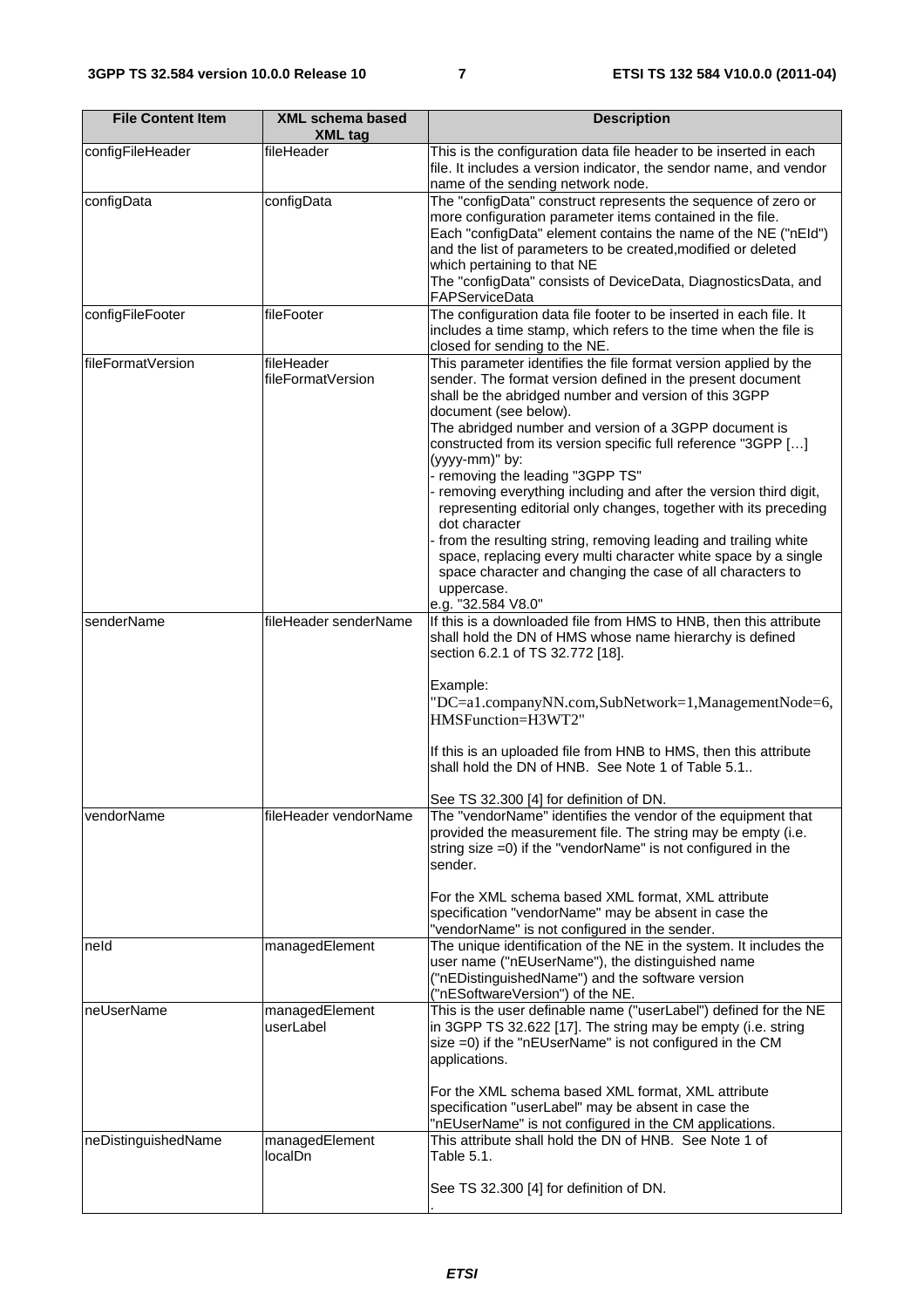| <b>File Content Item</b>  | <b>XML schema based</b><br><b>XML tag</b>                                                                                                                                                                                                                                             | <b>Description</b>                                                                                                                                                                                                                                                                                                                                                                                                                  |
|---------------------------|---------------------------------------------------------------------------------------------------------------------------------------------------------------------------------------------------------------------------------------------------------------------------------------|-------------------------------------------------------------------------------------------------------------------------------------------------------------------------------------------------------------------------------------------------------------------------------------------------------------------------------------------------------------------------------------------------------------------------------------|
| neSoftwareVersion         | managedElement<br>swVersion                                                                                                                                                                                                                                                           | This is the software version ("swVersion") defined for the NE in<br>3GPP TS 32.622 [17].<br>This is an optional parameter which allows post-processing<br>systems to take care of vendor specific measurements modified<br>between software versions.<br>For the XML schema based XML format, XML attribute<br>specification "swVersion" may be absent in case the<br>"nESoftwareVersion" is not configured in the CM applications. |
| Modifier                  | configData modifier                                                                                                                                                                                                                                                                   | This element is present if the HMS is required to inform the NE<br>whether the parameter information should be used to create,<br>update or delete an specific object instance on the HNB<br>If not present the NE will assume the modification action is<br>update                                                                                                                                                                 |
| <b>IHNBDataParameters</b> | configData DeviceInfo<br>configData<br>ManagementServer<br>configData Time<br><b>FAPService DNPrefix</b><br><b>FAPService FAPControl</b><br>FAPService<br>AccessMgmt<br><b>FAPService CellConfig</b><br><b>FAPService Transport</b><br><b>FAPService REM</b><br><b>FAPService GPS</b> | These elements are present if the HMS requires to modify the<br>specific configuration parameters<br>The XML file format definitions implement the configuration<br>structure and parameter definitions defined in broadband forum<br>3GPP TS 32.582 [9] and TR-098 Amendment 2 [16].                                                                                                                                               |
| timestamp                 | fileFooter dataTime                                                                                                                                                                                                                                                                   |                                                                                                                                                                                                                                                                                                                                                                                                                                     |

A vendor MAY extend the standardized parameter list with vendor-specific parameters and objects. Vendor-specific parameters and objects MAY be defined either in a separate naming hierarchy or within the standardized naming hierarchy of the XML File Format.

The name of a vendor-specific parameter or object not contained within another vendor-specific object MUST have the following form to align with the Vendor Specific Parameter Definition of TR-098 Amendment 2 [16].

• X <VENDOR> VendorSpecificName

### 4.2 XML schema based CM data file format definition

#### 4.2.1 CM data file XML diagram

Figure 4.1 describes the XML element structure of the CM data file.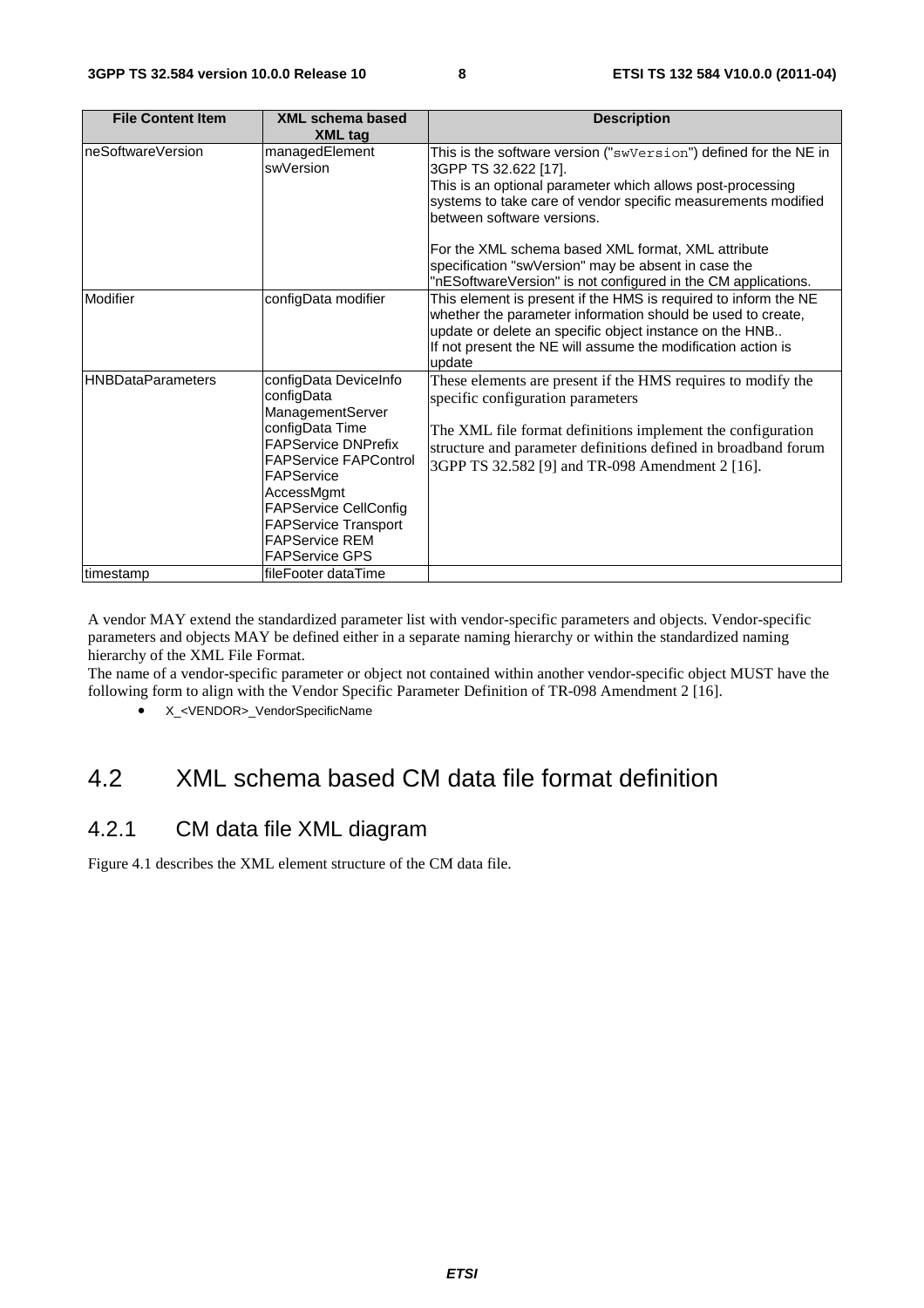

**Figure 4.1: XML diagram of the configuration data file**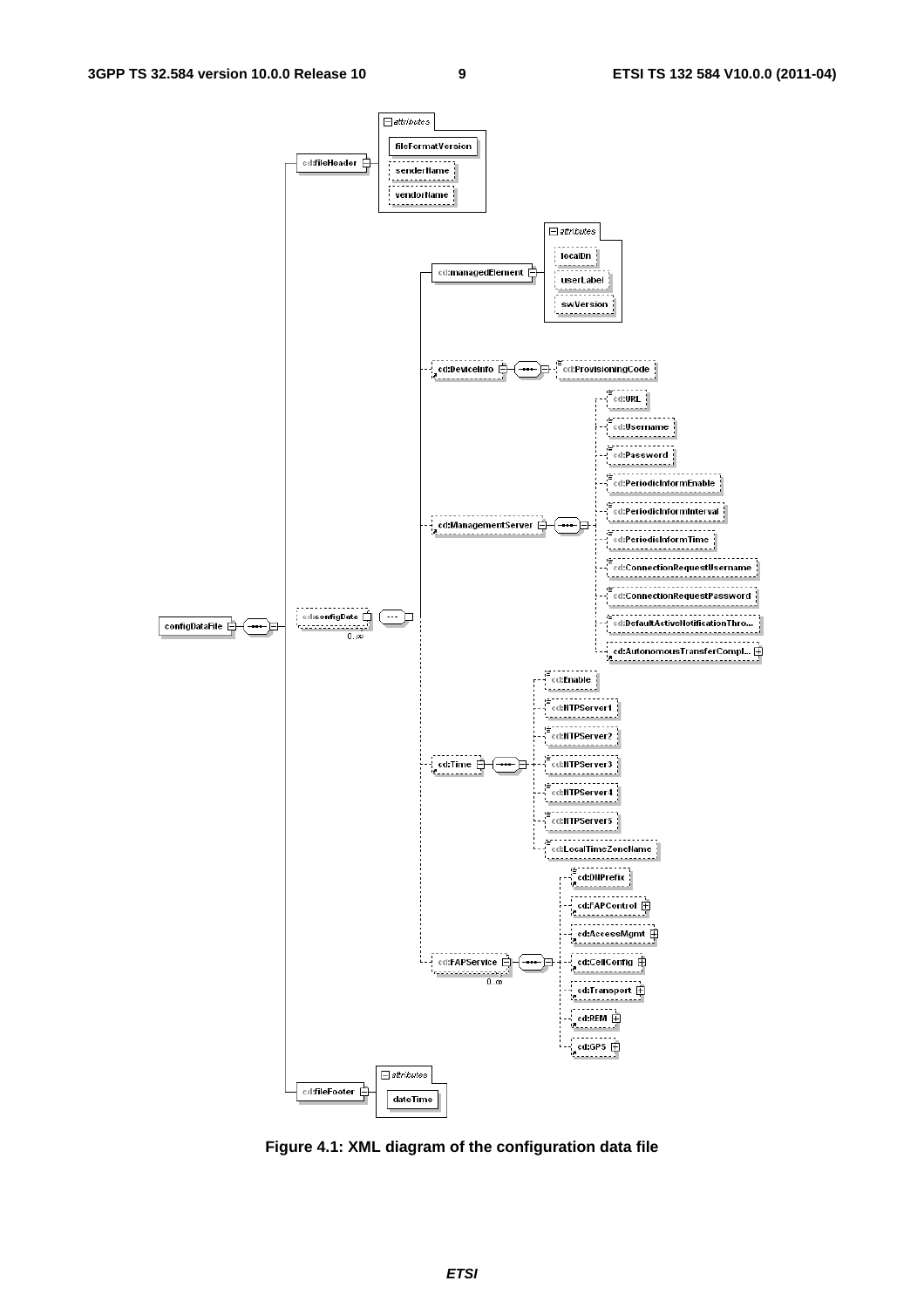#### 4.2.2 CM data file XML schema

The following XML schema configData.xsd is the schema for CM data XML files:

```
<?xml version="1.0" encoding="UTF-8"?> 
<! - -
   3GPP TS 32.584 Configuration Data XML file format definition 
   data file XML schema 
  configData.xsd 
--> 
<schema xmlns:cd="http://www.3gpp.org/ftp/specs/archive/32_series/32.584#configData" 
xmlns="http://www.w3.org/2001/XMLSchema" 
targetNamespace="http://www.3gpp.org/ftp/specs/archive/32_series/32.584#configData" 
elementFormDefault="qualified"> 
     <!-- Config data XML elements --> 
     <element name="AccessMode"> 
         <simpleType> 
              <restriction base="string"> 
                  <enumeration value="Open Access"/> 
                  <enumeration value="Closed Access"/> 
                  <enumeration value="Hybrid Access"/> 
              </restriction> 
         </simpleType> 
     </element> 
     <element name="BandIndicator"> 
         <simpleType> 
              <restriction base="string"> 
                  <enumeration value="GSM 850"/> 
                  <enumeration value="GSM 900"/> 
                  <enumeration value="DCS 1800"/> 
                  <enumeration value="PCS 1900"/> 
              </restriction> 
         </simpleType> 
     </element> 
     <element name="InServiceHandling"> 
         <simpleType> 
              <restriction base="string"> 
                  <enumeration value="Immediate"/> 
                  <enumeration value="Delayed"/> 
              </restriction> 
         </simpleType> 
     </element> 
     <element name="MeasurementQuantity-Inter"> 
         <simpleType> 
              <restriction base="string"> 
                  <enumeration value="CPICH Ec/No"/> 
                  <enumeration value="CPICH RSCP"/> 
              </restriction> 
          </simpleType> 
     </element> 
     <element name="MeasurementQuantity-Intra"> 
         <simpleType> 
              <restriction base="string"> 
                  <enumeration value="CPICH Ec/No"/> 
                  <enumeration value="CPICH RSCP"/> 
                  <enumeration value="Pathloss"/> 
              </restriction> 
         </simpleType> 
     </element> 
     <element name="Modifier"> 
         <simpleType> 
              <restriction base="string"> 
                  <enumeration value="create"/> 
                  <enumeration value="delete"/> 
                  <enumeration value="update"/> 
              </restriction> 
          </simpleType> 
     </element> 
     <element name="NonCSGUEAccessDecision"> 
         <simpleType> 
              <restriction base="string"> 
                  <enumeration value="Local"/> 
                  <enumeration value="Query FAP-GW"/> 
                  <enumeration value="By Core"/> 
              </restriction> 
          </simpleType>
```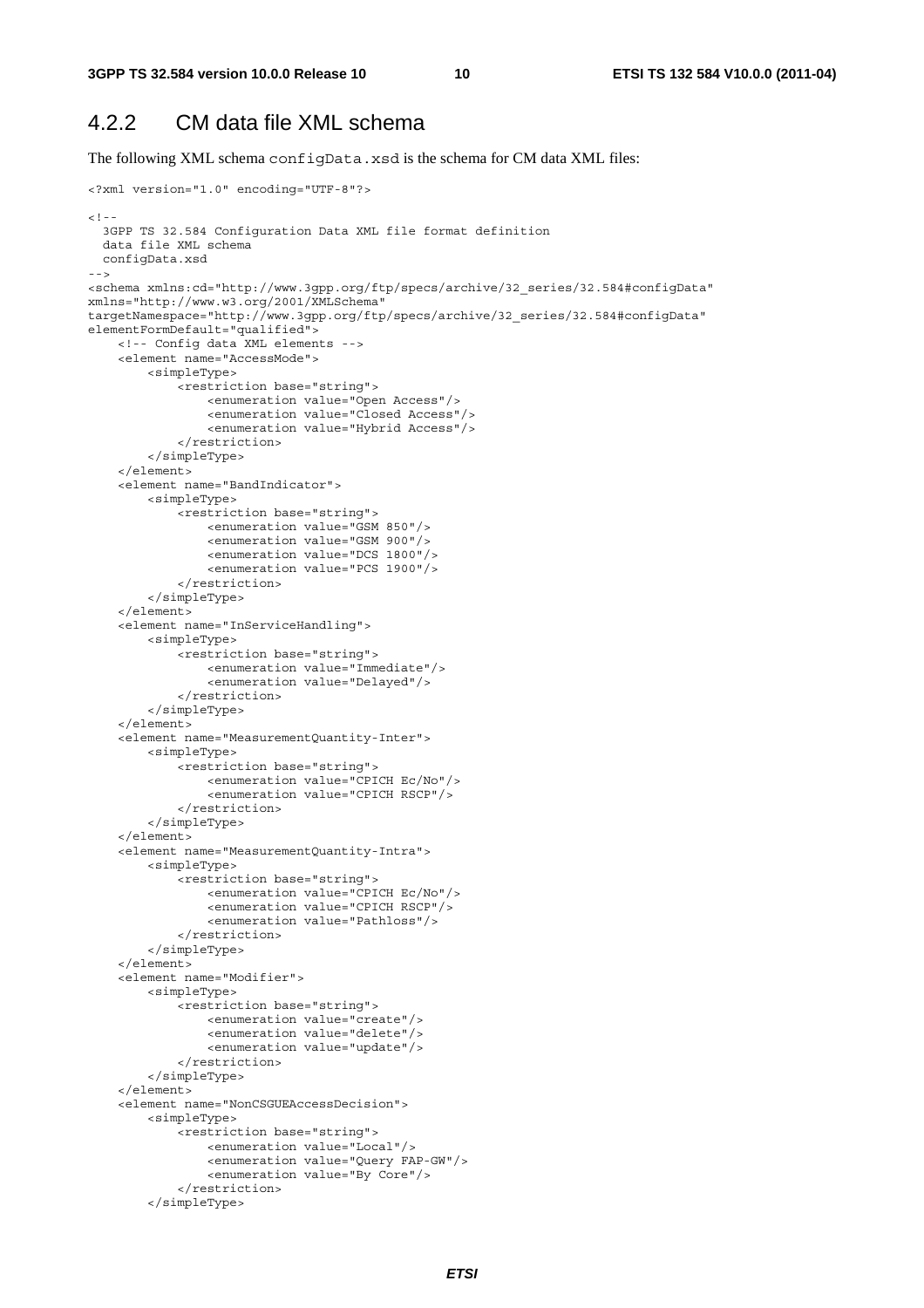```
 </element> 
 <element name="NonHCSTCRMax"> 
     <simpleType> 
         <restriction base="string"> 
              <enumeration value="not used"/> 
              <enumeration value="30"/> 
              <enumeration value="60"/> 
              <enumeration value="120"/> 
              <enumeration value="180"/> 
              <enumeration value="240"/> 
         </restriction> 
     </simpleType> 
 </element> 
 <element name="NonHCSTCRMaxHyst"> 
     <simpleType> 
         <restriction base="string"> 
              <enumeration value="not used"/> 
              <enumeration value="10"/> 
              <enumeration value="20"/> 
              <enumeration value="30"/> 
              <enumeration value="40"/> 
              <enumeration value="50"/> 
              <enumeration value="60"/> 
              <enumeration value="70"/> 
         </restriction> 
     </simpleType> 
 </element> 
 <element name="NumberOfPSCs"> 
     <simpleType> 
        -<br>///wetriction base="string">
              <enumeration value="5"/> 
              <enumeration value="10"/> 
              <enumeration value="15"/> 
              <enumeration value="20"/> 
              <enumeration value="30"/> 
              <enumeration value="40"/> 
              <enumeration value="50"/> 
              <enumeration value="64"/> 
              <enumeration value="80"/> 
              <enumeration value="120"/> 
              <enumeration value="160"/> 
              <enumeration value="256"/> 
              <enumeration value="alltherest"/> 
              <enumeration value="spare3"/> 
              <enumeration value="spare2"/> 
              <enumeration value="spare1"/> 
         </restriction> 
     </simpleType> 
 </element> 
 <element name="PLMNType"> 
     <simpleType> 
         <restriction base="string"> 
              <enumeration value="GSM-MAP"/> 
              <enumeration value="ANSI-41"/> 
         </restriction> 
     </simpleType> 
 </element> 
 <element name="QualityMeasureCPICH"> 
     <simpleType> 
         <restriction base="string"> 
              <enumeration value="Ec/No"/> 
              <enumeration value="RSCP"/> 
         </restriction> 
     </simpleType> 
\epsilon/element>
 <element name="TCRMax"> 
     <simpleType> 
         <restriction base="string"> 
              <enumeration value="not used"/> 
              <enumeration value="30"/> 
              <enumeration value="60"/> 
              <enumeration value="120"/> 
              <enumeration value="180"/> 
              <enumeration value="240"/> 
         </restriction> 
     </simpleType> 
 </element> 
 <element name="TCRMaxHyst">
```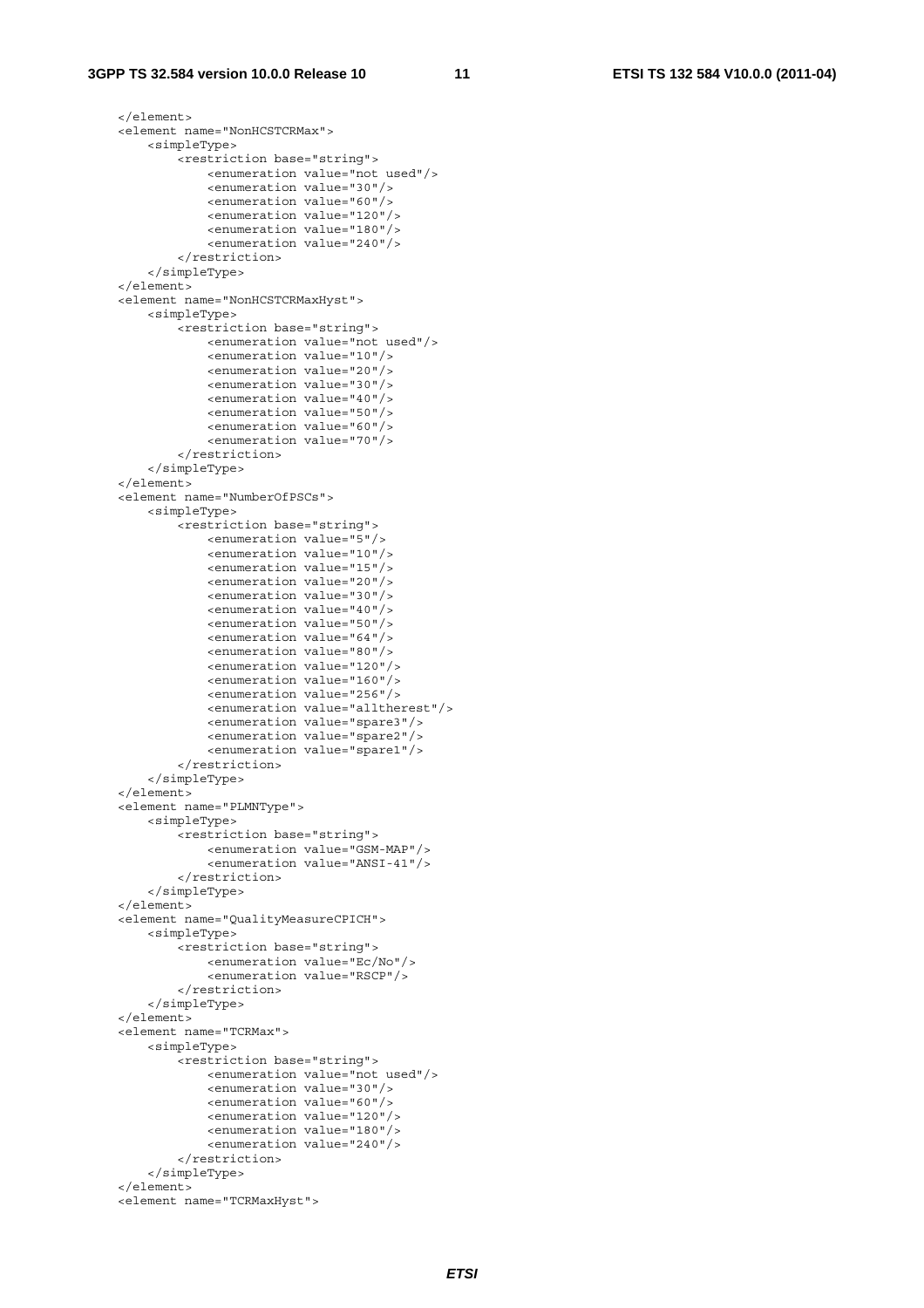<simpleType>

```
 <restriction base="string"> 
                 <enumeration value="not used"/> 
                 <enumeration value="10"/> 
                 <enumeration value="20"/> 
                 <enumeration value="30"/> 
                 <enumeration value="40"/> 
                 <enumeration value="50"/> 
                 <enumeration value="60"/> 
                 <enumeration value="70"/> 
             </restriction> 
         </simpleType> 
    </element> 
    <element name="TransferTypeFilter"> 
         <simpleType> 
             <restriction base="string"> 
                 <enumeration value="Upload"/> 
                 <enumeration value="Download"/> 
                 <enumeration value="Both"/> 
             </restriction> 
         </simpleType> 
    </element> 
    <element name="DeviceInfo"> 
         <complexType> 
             <sequence> 
                 <element name="ProvisioningCode" type="string" minOccurs="0"/> 
             </sequence> 
         </complexType> 
    </element> 
    <element name="AutonomousTransferCompletePolicy"> 
        <complexType> 
             <sequence> 
                .<br><element name="Enable" type="boolean" minOccurs="0"/>
                 <element ref="cd:TransferTypeFilter" minOccurs="0"/> 
                 <element name="FileTypeFilter" type="string" minOccurs="0"/> 
             </sequence> 
         </complexType> 
    </element> 
    <element name="ManagementServer"> 
         <complexType> 
             <sequence> 
                -<br><element name="URL" type="string" minOccurs="0"/>
                 <element name="Username" type="string" minOccurs="0"/> 
                 <element name="Password" type="string" minOccurs="0"/> 
                 <element name="PeriodicInformEnable" type="boolean" minOccurs="0"/> 
                 <element name="PeriodicInformInterval" type="unsignedInt" minOccurs="0"/> 
                 <element name="PeriodicInformTime" type="dateTime" minOccurs="0"/> 
                 <element name="ConnectionRequestUsername" type="string" minOccurs="0"/> 
                 <element name="ConnectionRequestPassword" type="string" minOccurs="0"/> 
                 <element name="DefaultActiveNotificationThrottle" type="unsignedInt" minOccurs="0"/> 
                 <element ref="cd:AutonomousTransferCompletePolicy" minOccurs="0"/> 
             </sequence> 
         </complexType> 
     </element> 
    <element name="Time"> 
        <complexType> 
             <sequence> 
                 <element name="Enable" type="boolean" minOccurs="0"/> 
 <element name="NTPServer1" type="string" minOccurs="0"/> 
 <element name="NTPServer2" type="string" minOccurs="0"/> 
                 <element name="NTPServer3" type="string" minOccurs="0"/> 
                 <element name="NTPServer4" type="string" minOccurs="0"/> 
                 <element name="NTPServer5" type="string" minOccurs="0"/> 
                 <element name="LocalTimeZoneName" type="string" minOccurs="0"/> 
             </sequence> 
         </complexType> 
     </element> 
    <element name="DNPrefix" type="string"/> 
    <element name="Gateway"> 
         <complexType> 
             <sequence> 
                 <element name="SecGWServer1" type="string" minOccurs="0"/> 
                 <element name="SecGWServer2" type="string" minOccurs="0"/> 
 <element name="SecGWServer3" type="string" minOccurs="0"/> 
 <element name="FAPGWServer1" type="string" minOccurs="0"/> 
                 <element name="FAPGWServer2" type="string" minOccurs="0"/> 
                 <element name="FAPGWServer3" type="string" minOccurs="0"/> 
                 <element name="FAPGWPort" type="unsignedInt" minOccurs="0"/>
```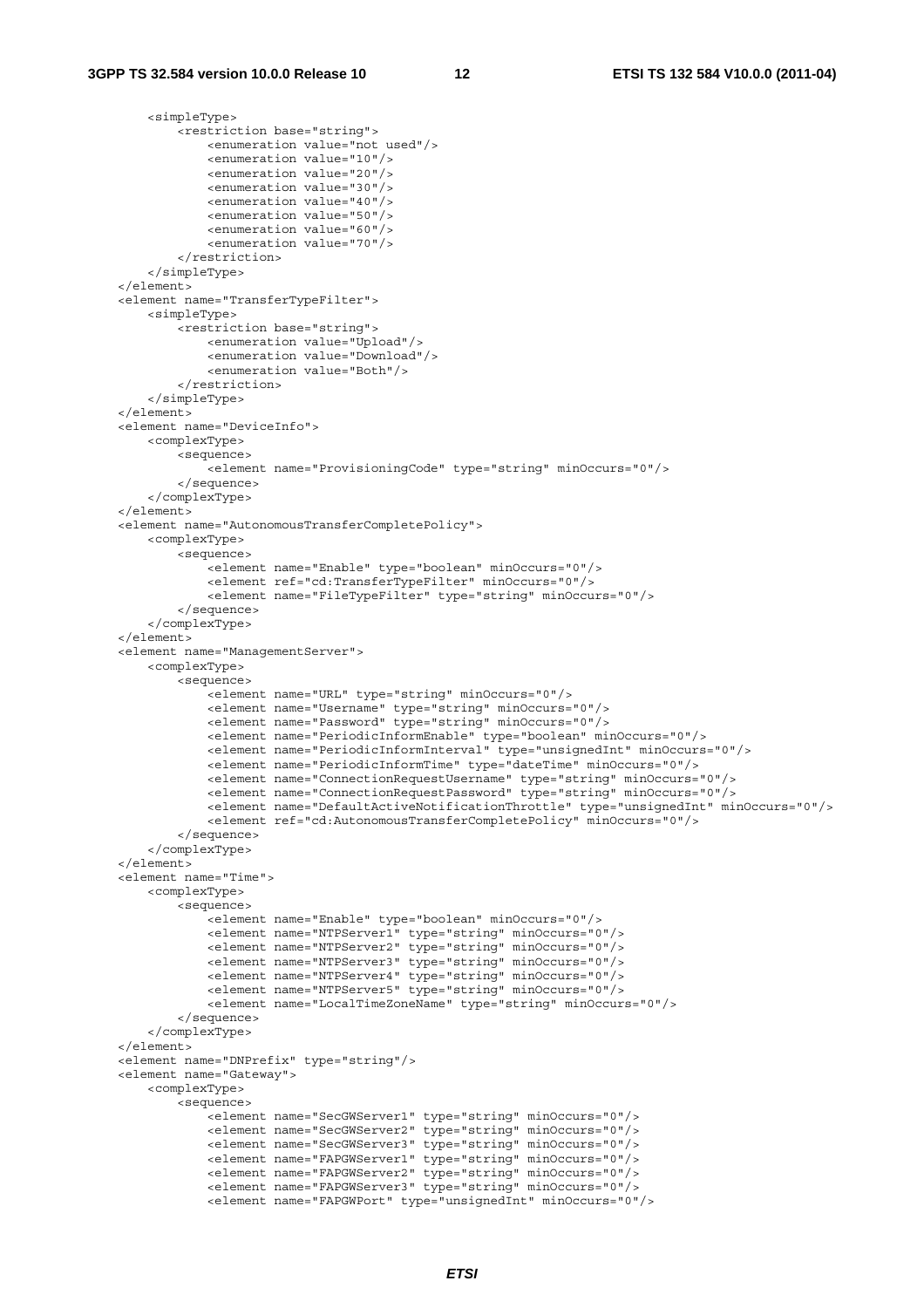```
 </sequence> 
         </complexType> 
     </element> 
    <element name="SelfConfig"> 
         <complexType> 
             <sequence> 
                -<br>-<element name="UARFCNSelfConfigEnable" type="boolean" minOccurs="0"/>
                 <element name="PrimaryScramblingCodeSelfConfigEnable" type="boolean" minOccurs="0"/> 
                 <element name="MaxFAPTxPowerSelfConfigEnable" type="boolean" minOccurs="0"/> 
                 <element name="PCPICHPowerSelfConfigEnable" type="boolean" minOccurs="0"/> 
                 <element name="MaxULTxPowerSelfConfigEnable" type="boolean" minOccurs="0"/> 
                 <element name="LACRACURASelfConfigEnable" type="boolean" minOccurs="0"/> 
                 <element name="NeighborListSelfConfigEnable" type="boolean" minOccurs="0"/> 
                 <element name="CellReSelectionSelfConfigEnable" type="boolean" minOccurs="0"/> 
                 <element name="IntraFreqMeasSelfConfigEnable" type="boolean" minOccurs="0"/> 
                 <element name="InterFreqMeasSelfConfigEnable" type="boolean" minOccurs="0"/> 
                 <element name="InterRATMeasSelfConfigEnable" type="boolean" minOccurs="0"/> 
                 <element name="UEInternalMeasConfigEnable" type="boolean" minOccurs="0"/> 
             </sequence> 
         </complexType> 
    </element> 
    <element name="UMTS"> 
         <complexType> 
             <sequence> 
                .<br><element ref="cd:SelfConfig" minOccurs="0"/>
                 <element ref="cd:Gateway" minOccurs="0"/> 
             </sequence> 
         </complexType> 
    </element> 
    <element name="AdminState" type="boolean"/> 
    <element name="SelfConfigEvents" type="string"/> 
     <element name="EnclosureTamperingDetected" type="boolean"/> 
    <element name="FAPControl"> 
         <complexType> 
             <sequence> 
                 <element ref="cd:AdminState" minOccurs="0"/> 
                 <element ref="cd:SelfConfigEvents" minOccurs="0"/> 
                 <element ref="cd:EnclosureTamperingDetected" minOccurs="0"/> 
                 <element ref="cd:UMTS" minOccurs="0"/> 
             </sequence> 
         </complexType> 
    </element> 
    <element name="CSGMembershipDeterminedLocally" type="boolean"/> 
    <element name="HNBName" type="string"/> 
    <element name="HomeZoneName"> 
         <simpleType> 
             <restriction base="string"> 
                 <maxLength value="48"/> 
             </restriction> 
          </simpleType> 
    </element> 
    <element name="MaxConcurrentCSGUsers" type="integer"/> 
     <element name="CSGID" type="unsignedInt"/> 
     <element name="AccessControlList" type="string"/> 
    <element name="MemberDetail"> 
         <complexType> 
             <sequence> 
                 <element ref="cd:Modifier" minOccurs="0"/> 
                 <element name="Enable" type="boolean" minOccurs="0"/> 
                 <element name="IMSI" type="string" minOccurs="0"/> 
                 <element name="MSISDN" type="string" minOccurs="0"/> 
                 <element name="MembershipExpires" type="dateTime" minOccurs="0"/> 
             </sequence> 
         </complexType> 
    \epsilon/elements
    <element name="AccessMgmt"> 
         <complexType> 
             <sequence> 
                 <element ref="cd:AccessMode" minOccurs="0"/> 
                 <element ref="cd:NonCSGUEAccessDecision" minOccurs="0"/> 
                 <element ref="cd:CSGMembershipDeterminedLocally" minOccurs="0"/> 
                 <element ref="cd:HNBName" minOccurs="0"/> 
                 <element ref="cd:HomeZoneName" minOccurs="0"/> 
                 <element ref="cd:MaxConcurrentCSGUsers" minOccurs="0"/> 
                 <element ref="cd:CSGID" minOccurs="0"/> 
                 <element ref="cd:AccessControlList" minOccurs="0"/> 
 <element ref="cd:MemberDetail" minOccurs="0" maxOccurs="unbounded"/> 
 <element ref="cd:LocalIPAccess" minOccurs="0"/>
```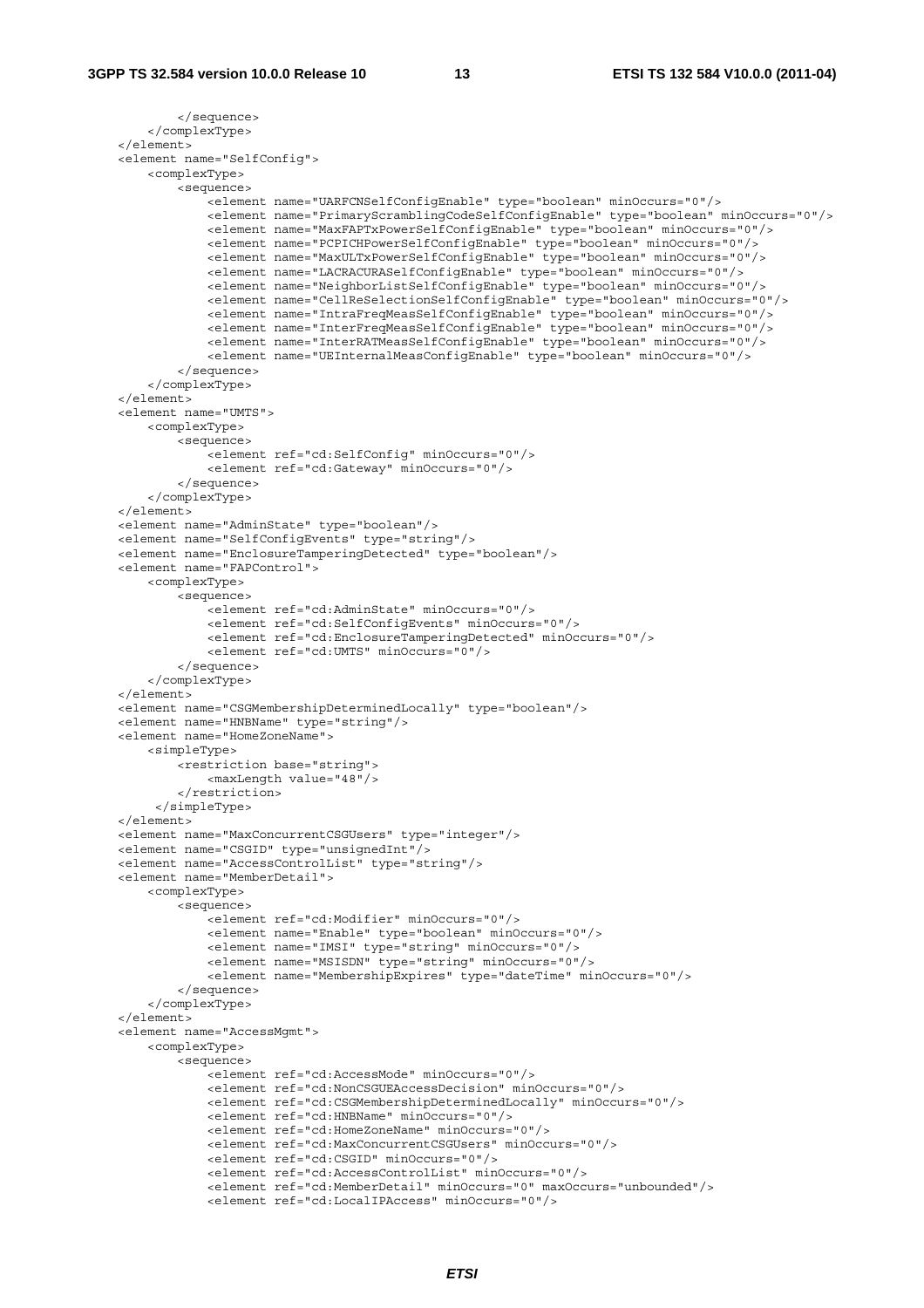```
 </sequence> 
         </complexType> 
     </element> 
     <element name="CN"> 
         <complexType> 
             <sequence> 
                -<br><element ref="cd:PLMNTvpe" minOccurs="0"/>
                 <element name="PLMNID" type="string" minOccurs="0"/> 
                 <element name="EquivPLMNID" type="string" minOccurs="0"/> 
                  <element name="SAC" type="unsignedInt" minOccurs="0"/> 
                 <element name="LACRAC" type="string" minOccurs="0"/> 
                 <element name="CSDomain" minOccurs="0"> 
                      <complexType> 
                          <sequence> 
                              <element name="T3212" type="unsignedInt" minOccurs="0"/> 
                              <element name="IMSIAttachDetachEnable" type="boolean" minOccurs="0"/> 
                          </sequence> 
                      </complexType> 
                  </element> 
                  <element name="PSDomain" minOccurs="0"> 
                     <complexType> 
                          <sequence> 
                              <element name="NetworkModeOperationCombined" type="boolean" 
minOccurs="0"/> 
                          </sequence> 
                      </complexType> 
                 </element> 
             </sequence> 
         </complexType> 
    \sim/element\sim <element name="CSG"> 
         <complexType> 
             <sequence> 
                 <element name="UARFCNDLList" type="string" minOccurs="0"/> 
                  <element name="CSGPSCSplitInfo" minOccurs="0"> 
                      <complexType> 
                          <sequence> 
                             .<br><element name="StartPSCRange1Coefficient" type="unsignedInt"
minOccurs="0"/> 
                              <element ref="cd:NumberOfPSCs" minOccurs="0"/> 
                              <element name="PSCRange2Offset" type="unsignedInt" minOccurs="0"/> 
                          </sequence> 
                      </complexType> 
                 </element> 
             </sequence> 
         </complexType> 
     </element> 
     <element name="CellSelection"> 
         <complexType> 
             <sequence> 
                 <element ref="cd:QualityMeasureCPICH" minOccurs="0"/> 
                  <element name="QqualMin" type="integer" minOccurs="0"/> 
                  <element name="QqualMinOffset" type="unsignedInt" minOccurs="0"/> 
                  <element name="QRxLevMin" type="integer" minOccurs="0"/> 
                 <element name="DeltaQRxLevMin" type="integer" minOccurs="0"/> 
                 <element name="QRxLevMinOffset" type="unsignedInt" minOccurs="0"/> 
                  <element name="QHyst1s" type="unsignedInt" minOccurs="0"/> 
                 <element name="QHyst2s" type="unsignedInt" minOccurs="0"/> 
                 <element name="TReselections" type="unsignedInt" minOccurs="0"/> 
                 <element name="SIntrasearch" type="integer" minOccurs="0"/> 
                 <element name="SIntersearch" type="integer" minOccurs="0"/> 
                  <element name="SSearchHCS" type="integer" minOccurs="0"/> 
                 <element name="SSearchRAT" type="integer" minOccurs="0"/> 
 <element name="SHCSRAT" type="integer" minOccurs="0"/> 
 <element name="SLimitSearchRAT" type="integer" minOccurs="0"/> 
                 <element ref="cd:NonHCSTCRMax" minOccurs="0"/> 
                  <element name="NonHCSNCR" type="unsignedInt" minOccurs="0"/> 
                 <element ref="cd:NonHCSTCRMaxHyst" minOccurs="0"/> 
 <element name="QHCS" type="unsignedInt" minOccurs="0"/> 
 <element name="UseOfHCS" type="boolean" minOccurs="0"/> 
                  <element name="HCSPrio" type="unsignedInt" minOccurs="0"/> 
                 <element ref="cd:TCRMax" minOccurs="0"/> 
                 <element name="NCR" type="unsignedInt" minOccurs="0"/> 
                 <element ref="cd:TCRMaxHyst" minOccurs="0"/> 
                  <element name="UETxPwrMaxRACH" type="integer" minOccurs="0"/> 
             </sequence> 
         </complexType> 
     </element>
```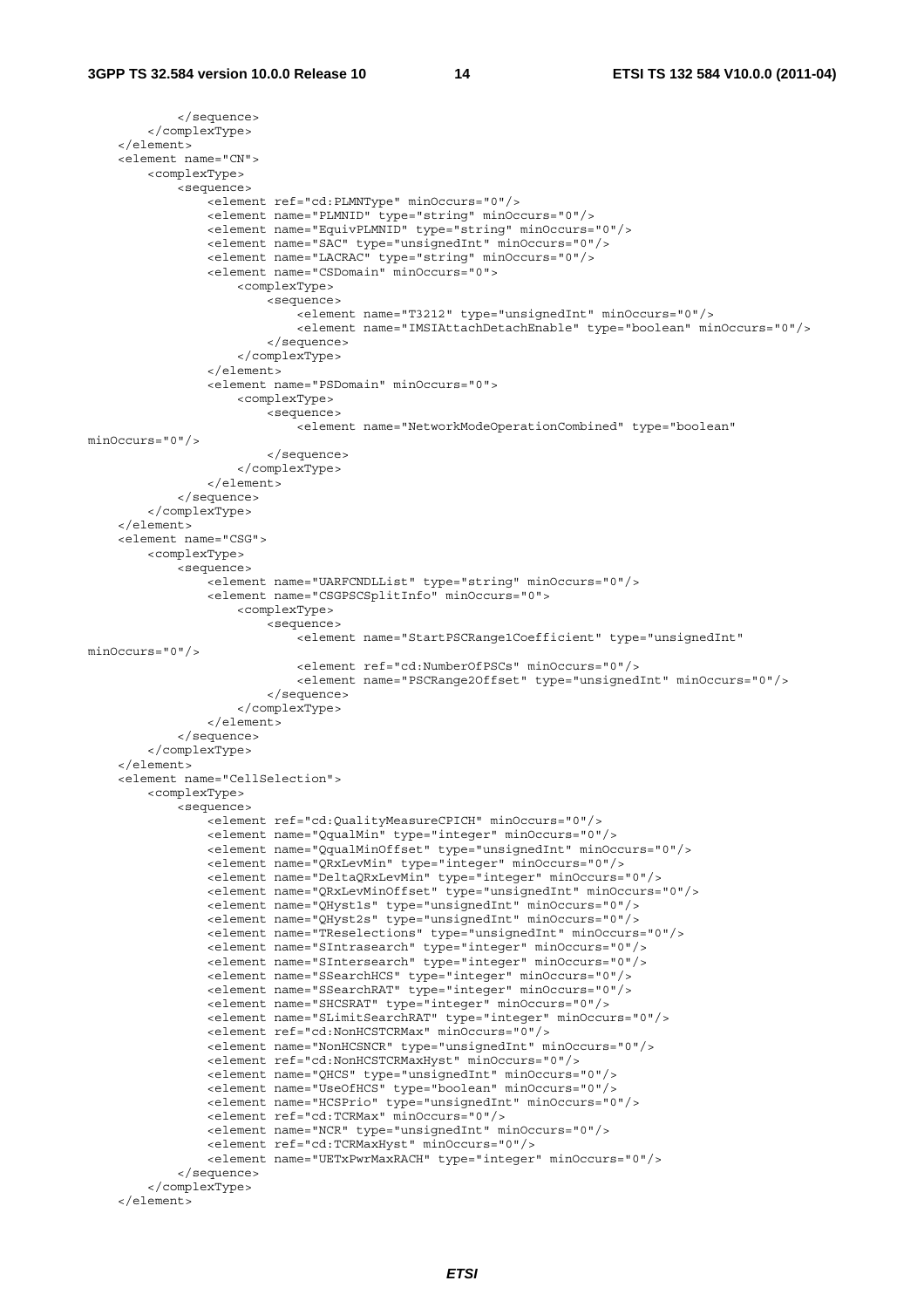```
 <element name="RRCTimers"> 
     <complexType> 
         <sequence> 
             <element name="T300" type="unsignedInt" minOccurs="0"/> 
             <element name="T301" type="unsignedInt" minOccurs="0"/> 
             <element name="T302" type="unsignedInt" minOccurs="0"/> 
             <element name="T304" type="unsignedInt" minOccurs="0"/> 
             <element name="T305" type="unsignedInt" minOccurs="0"/> 
             <element name="T307" type="unsignedInt" minOccurs="0"/> 
             <element name="T308" type="unsignedInt" minOccurs="0"/> 
             <element name="T309" type="unsignedInt" minOccurs="0"/> 
             <element name="T310" type="unsignedInt" minOccurs="0"/> 
             <element name="T311" type="unsignedInt" minOccurs="0"/> 
             <element name="T312" type="unsignedInt" minOccurs="0"/> 
             <element name="T313" type="unsignedInt" minOccurs="0"/> 
             <element name="T314" type="unsignedInt" minOccurs="0"/> 
             <element name="T315" type="unsignedInt" minOccurs="0"/> 
             <element name="T316" type="unsignedInt" minOccurs="0"/> 
             <element name="T317" type="unsignedInt" minOccurs="0"/> 
             <element name="N300" type="unsignedInt" minOccurs="0"/> 
             <element name="N301" type="unsignedInt" minOccurs="0"/> 
             <element name="N302" type="unsignedInt" minOccurs="0"/> 
             <element name="N304" type="unsignedInt" minOccurs="0"/> 
             <element name="N310" type="unsignedInt" minOccurs="0"/> 
             <element name="N312" type="unsignedInt" minOccurs="0"/> 
             <element name="N313" type="unsignedInt" minOccurs="0"/> 
             <element name="N315" type="unsignedInt" minOccurs="0"/> 
             <element name="WaitTime" type="unsignedInt" minOccurs="0"/> 
         </sequence> 
     </complexType> 
 </element> 
 <element name="DRX"> 
     <complexType> 
         <sequence> 
             <element name="DRXCycleLengthCoefficientCS" type="unsignedInt" minOccurs="0"/> 
             <element name="DRXCycleLengthCoefficientPS" type="unsignedInt" minOccurs="0"/> 
             <element name="UTRANDRXCycleLengthCoefficient" type="unsignedInt" minOccurs="0"/> 
         </sequence> 
     </complexType> 
 </element> 
 <element name="PowerControl"> 
    <complexType> 
         <sequence> 
             <element name="ConstantValue" type="integer" minOccurs="0"/> 
             <element name="PowerRampStepUp" type="unsignedInt" minOccurs="0"/> 
             <element name="PreambleRetransMax" type="unsignedInt" minOccurs="0"/> 
             <element name="PersistenceScaleFactor" type="unsignedInt" minOccurs="0"/> 
             <element name="MMax" type="unsignedInt" minOccurs="0"/> 
             <element name="NB01Min" type="unsignedInt" minOccurs="0"/> 
             <element name="NB01Max" type="unsignedInt" minOccurs="0"/> 
         </sequence> 
     </complexType> 
 </element> 
 <element name="CellRestriction"> 
     <complexType> 
         <sequence> 
             <element name="CellBarred" type="boolean" minOccurs="0"/> 
             <element name="IntraFreqCellReselectionIndicator" type="boolean" minOccurs="0"/> 
             <element name="TBarred" type="unsignedInt" minOccurs="0"/> 
             <element name="AccessClassBarredListCS" type="string" minOccurs="0"/> 
             <element name="AccessClassBarredListPS" type="string" minOccurs="0"/> 
             <element name="CellReservedForOperatorUse" type="boolean" minOccurs="0"/> 
         </sequence> 
     </complexType> 
\epsilon/elements
 <element name="IntraFreqMeas"> 
     <complexType> 
         <sequence> 
             <element ref="cd:MeasurementQuantity-Intra" minOccurs="0"/> 
             <element name="FilterCoefficient" type="unsignedInt" minOccurs="0"/> 
             <element name="IntraFrequencyEventIdentity" type="string" minOccurs="0"/> 
             <element name="TriggeringCondition2Event1a" type="string" minOccurs="0"/> 
             <element name="TriggeringCondition1Event1b" type="string" minOccurs="0"/> 
             <element name="TriggeringCondition2Event1e" type="string" minOccurs="0"/> 
             <element name="TriggeringCondition1Event1f" type="string" minOccurs="0"/> 
             <element name="ReportingRangeEvent1a" type="unsignedInt" minOccurs="0"/> 
             <element name="ReportingRangeEvent1b" type="unsignedInt" minOccurs="0"/> 
             <element name="WeightingFactorEvent1a" type="unsignedInt" minOccurs="0"/>
```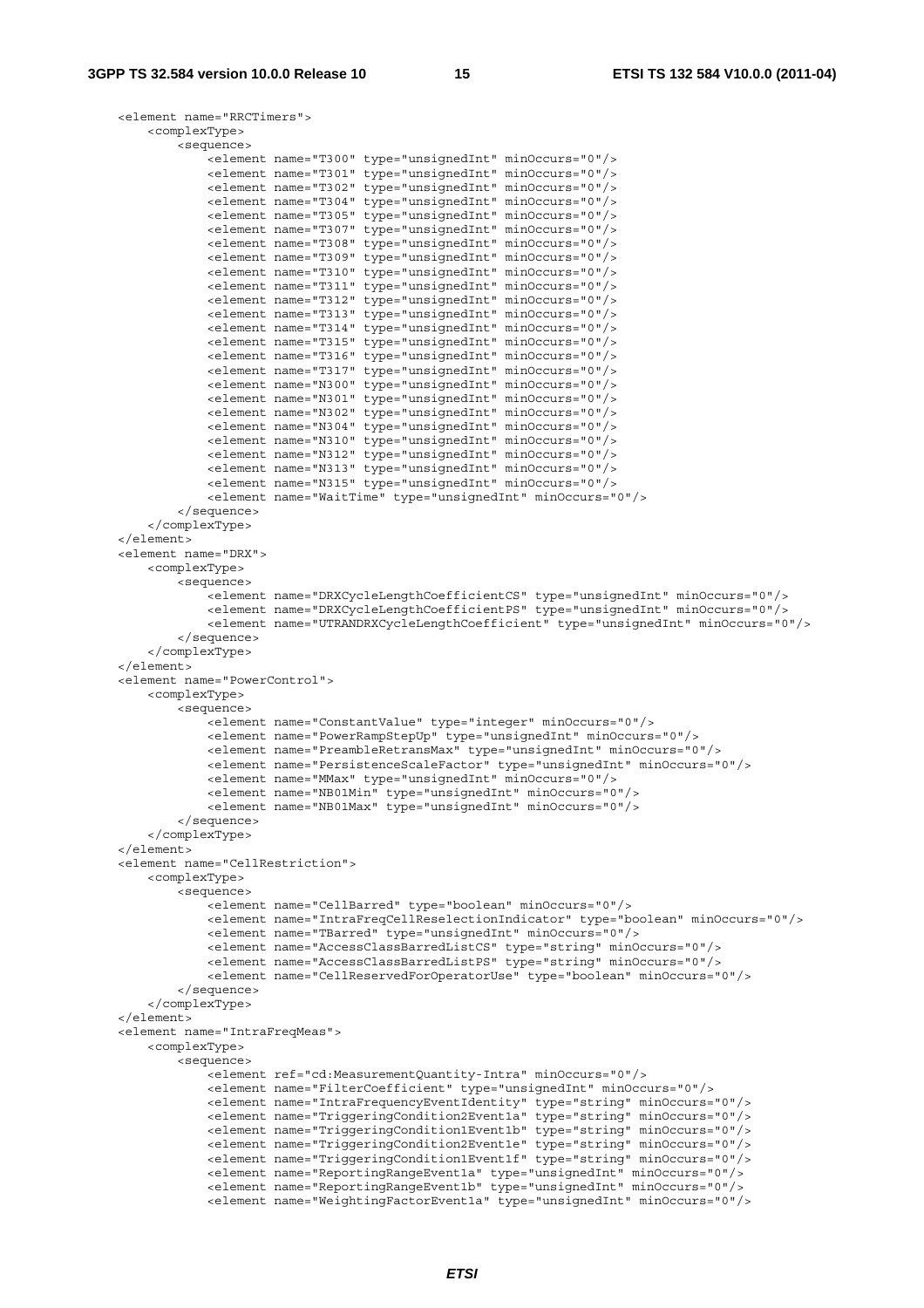```
 <element name="WeightingFactorEvent1b" type="unsignedInt" minOccurs="0"/> 
                <element name="ReportDeactivationThresholdEvent1a" type="unsignedInt" 
minOccurs="0"/> 
 <element name="ReportingAmountEvent1a" type="integer" minOccurs="0"/> 
 <element name="ReportingAmountEvent1c" type="integer" minOccurs="0"/> 
                 <element name="ReportingIntervalEvent1a" type="unsignedInt" minOccurs="0"/> 
                <element name="ReportingIntervalEvent1c" type="unsignedInt" minOccurs="0"/> 
                <element name="HysteresisEvent1a" type="unsignedInt" minOccurs="0"/> 
                <element name="HysteresisEvent1b" type="unsignedInt" minOccurs="0"/> 
                 <element name="HysteresisEvent1c" type="unsignedInt" minOccurs="0"/> 
                <element name="HysteresisEvent1e" type="unsignedInt" minOccurs="0"/> 
                <element name="HysteresisEvent1f" type="unsignedInt" minOccurs="0"/> 
                 <element name="TimeToTriggerEvent1a" type="unsignedInt" minOccurs="0"/> 
                 <element name="TimeToTriggerEvent1b" type="unsignedInt" minOccurs="0"/> 
 <element name="TimeToTriggerEvent1c" type="unsignedInt" minOccurs="0"/> 
 <element name="TimeToTriggerEvent1e" type="unsignedInt" minOccurs="0"/> 
                <element name="TimeToTriggerEvent1f" type="unsignedInt" minOccurs="0"/> 
                 <element name="ThresholdUsedFrequencyEvent1e" type="integer" minOccurs="0"/> 
                 <element name="ThresholdUsedFrequencyEvent1f" type="integer" minOccurs="0"/> 
                <element name="ReplacementActivationThresholdEvent1c" type="unsignedInt" 
minOccurs="0"/> 
            </sequence> 
         </complexType> 
     </element> 
     <element name="InterFreqMeas"> 
         <complexType> 
            <sequence> 
                 <element ref="cd:MeasurementQuantity-Inter" minOccurs="0"/> 
                <element name="FilterCoefficient" type="unsignedInt" minOccurs="0"/> 
 <element name="InterFrequencyEventIdentity" type="string" minOccurs="0"/> 
 <element name="WeightingFactorEvent2a" type="unsignedInt" minOccurs="0"/> 
                 <element name="WeightingFactorEvent2b" type="unsignedInt" minOccurs="0"/> 
                <element name="WeightingFactorEvent2d" type="unsignedInt" minOccurs="0"/> 
                <element name="WeightingFactorEvent2f" type="unsignedInt" minOccurs="0"/> 
 <element name="HysteresisEvent2a" type="unsignedInt" minOccurs="0"/> 
 <element name="HysteresisEvent2b" type="unsignedInt" minOccurs="0"/> 
                <element name="HysteresisEvent2d" type="unsignedInt" minOccurs="0"/> 
                <element name="HysteresisEvent2f" type="unsignedInt" minOccurs="0"/> 
                <element name="TimeToTriggerEvent2a" type="unsignedInt" minOccurs="0"/> 
                 <element name="TimeToTriggerEvent2b" type="unsignedInt" minOccurs="0"/> 
 <element name="TimeToTriggerEvent2d" type="unsignedInt" minOccurs="0"/> 
 <element name="TimeToTriggerEvent2f" type="unsignedInt" minOccurs="0"/> 
 <element name="ThresholdUsedFrequencyEvent2b" type="integer" minOccurs="0"/> 
 <element name="ThresholdUsedFrequencyEvent2d" type="integer" minOccurs="0"/> 
                 <element name="ThresholdUsedFrequencyEvent2f" type="integer" minOccurs="0"/> 
            </sequence> 
         </complexType> 
     </element> 
     <element name="InterRATMeas"> 
         <complexType> 
            <sequence> 
               -<br>-<element name="GSMFilterCoefficient" type="unsignedInt" minOccurs="0"/>
                 <element name="BSICVerificationRequired" type="boolean" minOccurs="0"/> 
                 <element name="WeightingFactor" type="unsignedInt" minOccurs="0"/> 
                <element name="Hysteresis" type="unsignedInt" minOccurs="0"/> 
                <element name="TimeToTrigger" type="unsignedInt" minOccurs="0"/> 
                 <element name="ThresholdOwnSystem" type="integer" minOccurs="0"/> 
                <element name="ThresholdOtherSystem" type="integer" minOccurs="0"/> 
            </sequence> 
         </complexType> 
     </element> 
     <element name="UEInternalMeas"> 
        <complexType> 
            <sequence> 
                <element name="FilterCoefficient" type="unsignedInt" minOccurs="0"/> 
                 <element name="UETxPwrThresholdEvent6a" type="integer" minOccurs="0"/> 
                 <element name="TimeToTriggerEvent6a" type="unsignedInt" minOccurs="0"/> 
                <element name="UETxPwrThresholdEvent6b" type="integer" minOccurs="0"/> 
                <element name="TimeToTriggerEvent6b" type="unsignedInt" minOccurs="0"/> 
             </sequence> 
         </complexType> 
     </element> 
     <element name="RF"> 
         <complexType> 
             <sequence> 
                <element name="UARFCNDL" type="string" minOccurs="0"/> 
 <element name="UARFCNDLToProtect" type="string" minOccurs="0"/> 
 <element name="PrimaryScramblingCode" type="string" minOccurs="0"/>
```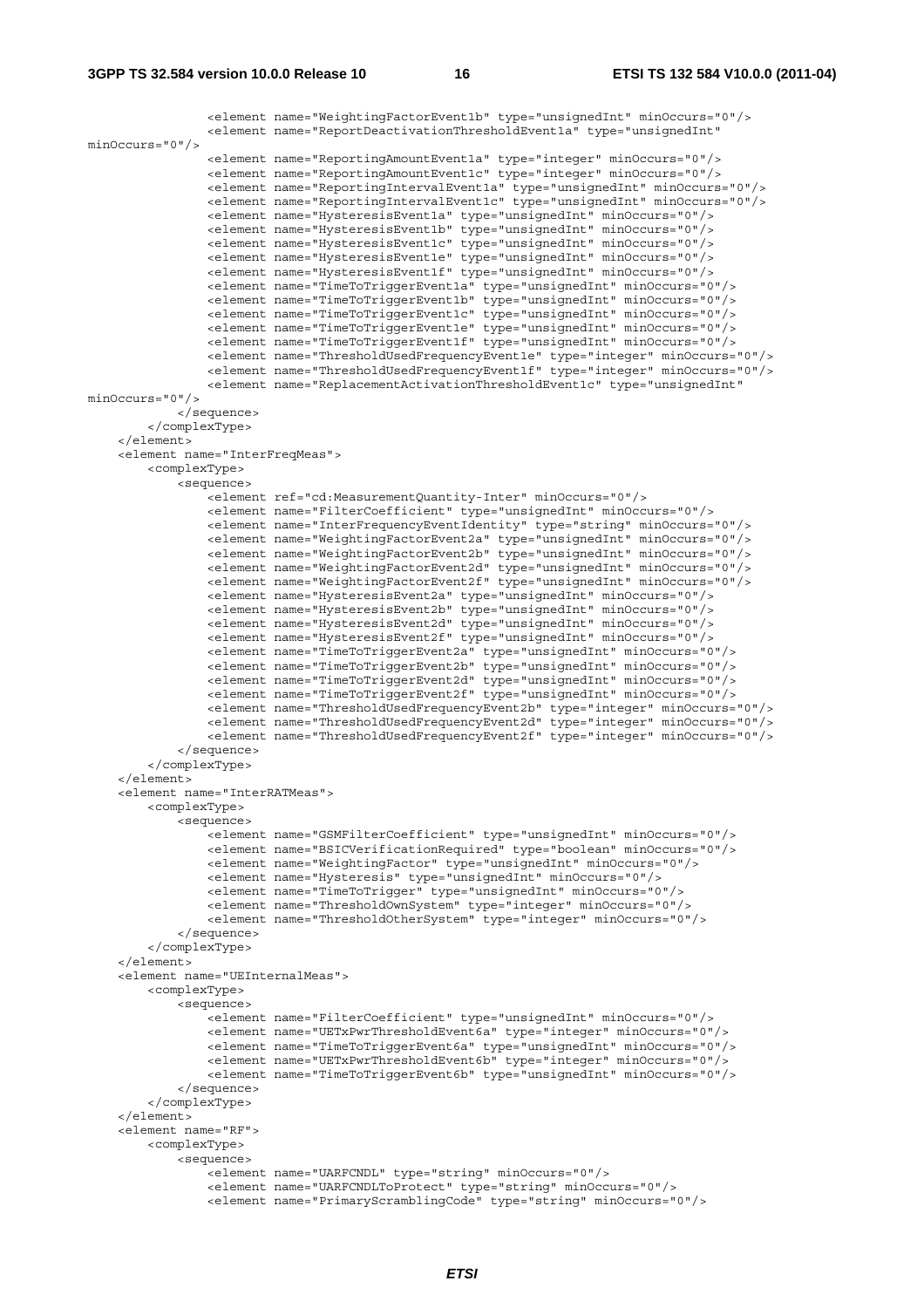```
 <element name="MaxFAPTxPower" type="string" minOccurs="0"/> 
 <element name="MaxULTxPower" type="string" minOccurs="0"/> 
 <element name="PCPICHPower" type="string" minOccurs="0"/> 
                 <element name="PowerOffsetPilotDPDCH" type="unsignedInt" minOccurs="0"/> 
                 <element name="FAPCoverageTarget" type="unsignedInt" minOccurs="0"/> 
                 <element name="PSCHPower" type="integer" minOccurs="0"/> 
                 <element name="SSCHPower" type="integer" minOccurs="0"/> 
                 <element name="PICHPower" type="integer" minOccurs="0"/> 
                 <element name="PCHPower" type="integer" minOccurs="0"/> 
                 <element name="FACHPower" type="integer" minOccurs="0"/> 
                 <element name="BCHPower" type="integer" minOccurs="0"/> 
                 <element name="AICHPower" type="integer" minOccurs="0"/> 
                 <element name="CTCHAllocationPeriod" type="unsignedInt" minOccurs="0"/> 
                 <element name="CBSFrameOffset" type="unsignedInt" minOccurs="0"/> 
                 <element name="MaxTTI" type="unsignedInt" minOccurs="0"/> 
             </sequence> 
         </complexType> 
    </element> 
    <element name="IntraFreqCell"> 
         <complexType> 
             <sequence> 
                 <element ref="cd:Modifier" minOccurs="0"/> 
                 <element name="Enable" type="boolean" minOccurs="0"/> 
                 <element name="MustInclude" type="boolean" minOccurs="0"/> 
                 <element name="PLMNID" type="string" minOccurs="0"/> 
                 <element name="RNCID" type="unsignedInt" minOccurs="0"/> 
                 <element name="CID" type="unsignedInt" minOccurs="0"/> 
                 <element name="LAC" type="unsignedInt" minOccurs="0"/> 
                 <element name="RAC" type="unsignedInt" minOccurs="0"/> 
                 <element name="URA" type="unsignedInt" minOccurs="0"/> 
                 <element name="PCPICHScramblingCode" type="unsignedInt" minOccurs="0"/> 
                 <element name="PCPICHTxPower" type="integer" minOccurs="0"/> 
             </sequence> 
         </complexType> 
    </element> 
    <element name="InterFreqCell"> 
         <complexType> 
             <sequence> 
                 <element ref="cd:Modifier" minOccurs="0"/> 
                 <element name="Enable" type="boolean" minOccurs="0"/> 
                 <element name="MustInclude" type="boolean" minOccurs="0"/> 
                 <element name="PLMNID" type="string" minOccurs="0"/> 
                 <element name="RNCID" type="unsignedInt" minOccurs="0"/> 
                 <element name="CID" type="unsignedInt" minOccurs="0"/> 
                 <element name="LAC" type="unsignedInt" minOccurs="0"/> 
 <element name="RAC" type="unsignedInt" minOccurs="0"/> 
 <element name="URA" type="unsignedInt" minOccurs="0"/> 
                 <element name="UARFCNUL" type="unsignedInt" minOccurs="0"/> 
                 <element name="UARFCNDL" type="unsignedInt" minOccurs="0"/> 
                 <element name="PCPICHScramblingCode" type="unsignedInt" minOccurs="0"/> 
                 <element name="PCPICHTxPower" type="integer" minOccurs="0"/> 
             </sequence> 
         </complexType> 
    </element> 
    <element name="InterRATCell"> 
         <complexType> 
             <sequence> 
                 <element name="GSM" minOccurs="0" maxOccurs="unbounded"> 
                     <complexType> 
                         <sequence> 
                             <element ref="cd:Modifier" minOccurs="0"/> 
                              <element name="Enable" type="boolean" minOccurs="0"/> 
                             <element name="MustInclude" type="boolean" minOccurs="0"/> 
                             <element name="PLMNID" type="string" minOccurs="0"/> 
                             <element name="LAC" type="unsignedInt" minOccurs="0"/> 
                             <element name="BSIC" type="unsignedInt" minOccurs="0"/> 
                              <element name="CI" type="unsignedInt" minOccurs="0"/> 
                             <element ref="cd:BandIndicator" minOccurs="0"/> 
                             <element name="BCCHARFCN" type="unsignedInt" minOccurs="0"/> 
                         </sequence> 
                     </complexType> 
                 </element> 
             </sequence> 
         </complexType> 
    </element> 
    <element name="NeighborList"> 
         <complexType> 
             <sequence>
```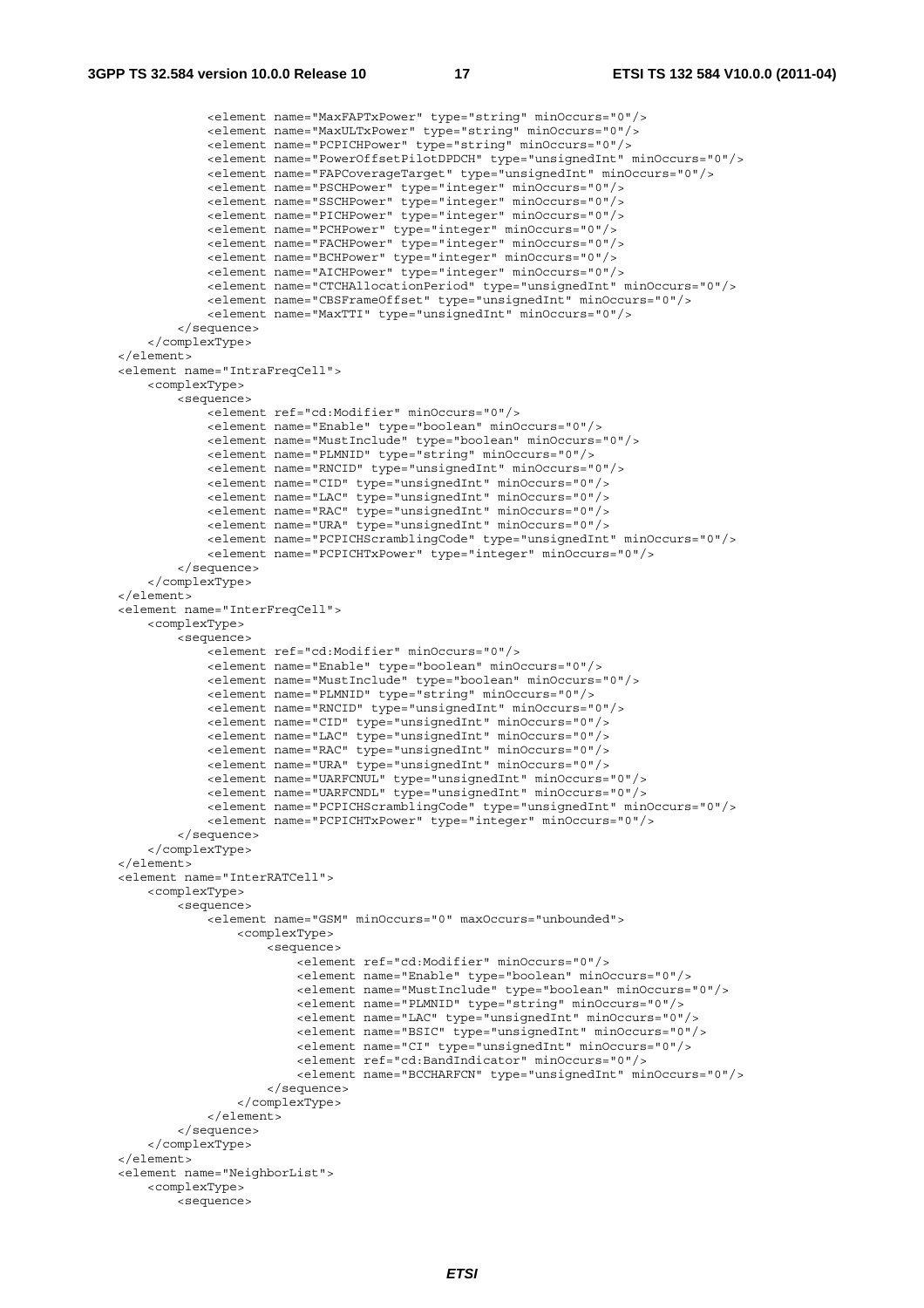```
 <element ref="cd:IntraFreqCell" minOccurs="0" maxOccurs="unbounded"/> 
                 <element ref="cd:InterFreqCell" minOccurs="0" maxOccurs="unbounded"/> 
                 <element ref="cd:InterRATCell" minOccurs="0"/> 
             </sequence> 
         </complexType> 
     </element> 
    <element name="FDDFAP"> 
         <complexType> 
             <sequence> 
                .<br><element name="HSFlaq" type="boolean" minOccurs="0"/>
                 <element name="HSEnable" type="boolean" minOccurs="0"/> 
                 <element name="NumOfHSPDSCHs" type="unsignedInt" minOccurs="0"/> 
                 <element name="NumOfHSSCCHs" type="unsignedInt" minOccurs="0"/> 
                 <element ref="cd:CellSelection" minOccurs="0"/> 
                 <element ref="cd:RRCTimers" minOccurs="0"/> 
                 <element ref="cd:DRX" minOccurs="0"/> 
                 <element ref="cd:PowerControl" minOccurs="0"/> 
                 <element ref="cd:CellRestriction" minOccurs="0"/> 
                 <element ref="cd:IntraFreqMeas" minOccurs="0"/> 
                 <element ref="cd:InterFreqMeas" minOccurs="0"/> 
                 <element ref="cd:InterRATMeas" minOccurs="0"/> 
                 <element ref="cd:UEInternalMeas" minOccurs="0"/> 
                 <element ref="cd:RF" minOccurs="0"/> 
                 <element ref="cd:NeighborList" minOccurs="0"/> 
             </sequence> 
         </complexType> 
     </element> 
     <element name="RAN"> 
         <complexType> 
            >sequence\sim <element name="URAList" type="string" minOccurs="0"/> 
                 <element name="RNCID" type="unsignedInt" minOccurs="0"/> 
                 <element name="CellID" type="unsignedInt" minOccurs="0"/> 
                 <element name="HNBIDRealm" type="string" minOccurs="0"/> 
                 <element name="TRatC" type="unsignedInt" minOccurs="0"/> 
                 <element name="TRafC" type="unsignedInt" minOccurs="0"/> 
                 <element name="NRafC" type="unsignedInt" minOccurs="0"/> 
 <element name="TigOR" type="unsignedInt" minOccurs="0"/> 
 <element name="TinTR" type="unsignedInt" minOccurs="0"/> 
                 <element name="TDataFwd" type="unsignedInt" minOccurs="0"/> 
                 <element name="TRelocPrep" type="unsignedInt" minOccurs="0"/> 
                 <element name="TRelocOverall" type="unsignedInt" minOccurs="0"/> 
                 <element ref="cd:CSG" minOccurs="0"/> 
                 <element ref="cd:FDDFAP" minOccurs="0"/> 
             </sequence> 
         </complexType> 
    </element> 
     <element name="CellConfig"> 
         <complexType> 
             <sequence> 
                 <element name="UMTS" minOccurs="0"> 
                     <complexType> 
                         <sequence> 
                              <element ref="cd:CN" minOccurs="0"/> 
                              <element ref="cd:RAN" minOccurs="0"/> 
                          </sequence> 
                     </complexType> 
                 </element> 
             </sequence> 
         </complexType> 
     </element> 
     <element name="SCTP"> 
         <complexType> 
             <sequence> 
                .<br><element name="Enable" type="boolean" minOccurs="0"/>
                 <element name="HBInterval" type="unsignedInt" minOccurs="0"/> 
                 <element name="MaxAssociationRetransmits" type="unsignedInt" minOccurs="0"/> 
                 <element name="MaxInitRetransmits" type="unsignedInt" minOccurs="0"/> 
                 <element name="MaxPathRetransmits" type="unsignedInt" minOccurs="0"/> 
                 <element name="RTOInitial" type="unsignedInt" minOccurs="0"/> 
                 <element name="RTOMax" type="unsignedInt" minOccurs="0"/> 
                 <element name="RTOMin" type="unsignedInt" minOccurs="0"/> 
                 <element name="ValCookieLife" type="unsignedInt" minOccurs="0"/> 
             </sequence> 
         </complexType> 
     </element> 
    <element name="RealTime"> 
         <complexType>
```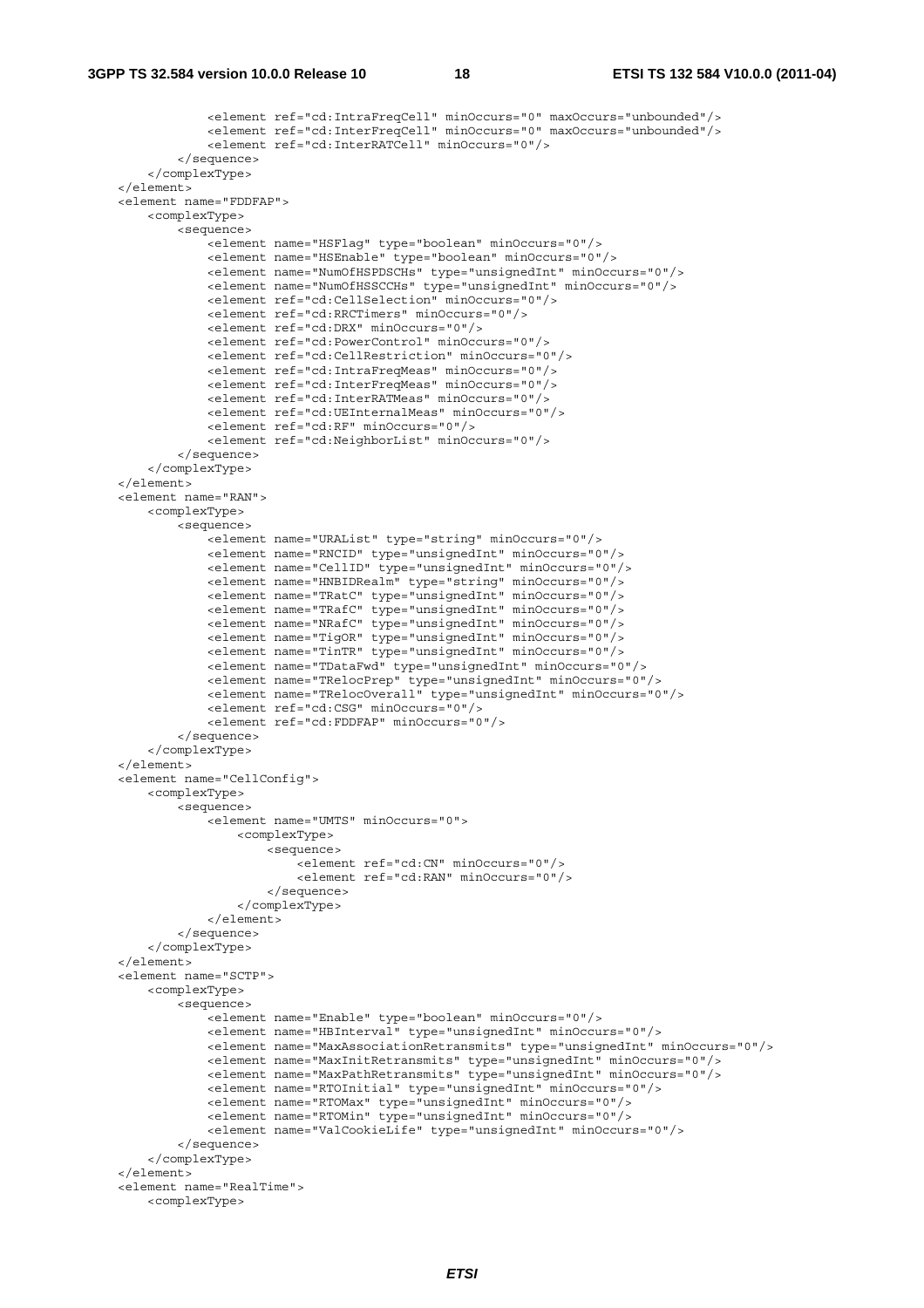```
 <sequence> 
                 <element name="RTCPEnable" type="boolean" minOccurs="0"/> 
             </sequence> 
         </complexType> 
     </element> 
     <element name="Packet"> 
         <complexType> 
             <sequence> 
                 <element name="EchoInterval" type="unsignedInt" minOccurs="0"/> 
             </sequence> 
         </complexType> 
     </element> 
     <element name="Tunnel"> 
         <complexType> 
             <sequence> 
                -<br><element name="VirtualInterface" minOccurs="0" maxOccurs="unbounded">
                     <complexType> 
                          <sequence> 
                             <element name="Enable" type="boolean" minOccurs="0"/> 
                              <element ref="cd:Modifier" minOccurs="0"/> 
                              <element name="CryptoProfile" type="string" minOccurs="0"/> 
                             <element name="DSCPMarkPolicy" type="integer" minOccurs="0"/> 
                          </sequence> 
                     </complexType> 
                 </element> 
             </sequence> 
         </complexType> 
     </element> 
     <element name="Security"> 
         <complexType> 
             <sequence> 
                .<br><element name="Secret" minOccurs="0" maxOccurs="unbounded">
                     <complexType> 
                         <sequence> 
                             <element name="Enable" type="boolean" minOccurs="0"/> 
                         </sequence> 
                     </complexType> 
                 </element> 
                 <element name="Pkey" minOccurs="0" maxOccurs="unbounded"> 
                     <complexType> 
                         <sequence> 
                             <element name="Enable" type="boolean" minOccurs="0"/> 
                         </sequence> 
                      </complexType> 
                 </element> 
                 <element name="CryptoProfile" minOccurs="0" maxOccurs="unbounded"> 
                     <complexType> 
                         <sequence> 
                              <element ref="cd:Modifier" minOccurs="0"/> 
                              <element name="Enable" type="boolean" minOccurs="0"/> 
 <element name="AuthMethod" type="string"/> 
 <element name="MaxChildSA" type="unsignedInt" minOccurs="0"/> 
                              <element name="IKEEncrypt" type="string"/> 
                              <element name="IKEPRF" type="string"/> 
                              <element name="IKEIntegrity" type="string"/> 
                              <element name="IKEDH" type="string"/> 
                              <element name="ESPEncrypt" type="string"/> 
                              <element name="ESPIntegrity" type="string"/> 
 <element name="IPsecWindowSize" type="unsignedInt" minOccurs="0"/> 
 <element name="IKERekeyLifetime" type="unsignedInt" minOccurs="0"/> 
                             <element name="IPsecRekeyLifetimeByte" type="unsignedInt" 
minOccurs="0"/> 
                             <element name="IPsecRekeyLifetimeTime" type="unsignedInt" 
minOccurs="0"/> 
                             <element name="DPDTimer" type="unsignedInt" minOccurs="0"/> 
                             <element name="NATTKeepaliveTimer" type="unsignedInt" minOccurs="0"/> 
                         </sequence> 
                     </complexType> 
                 </element> 
             </sequence> 
         </complexType> 
     </element> 
     <element name="Transport"> 
         <complexType> 
             <sequence> 
                 <element ref="cd:SCTP" minOccurs="0"/> 
                 <element ref="cd:RealTime" minOccurs="0"/> 
                 <element ref="cd:Packet" minOccurs="0"/>
```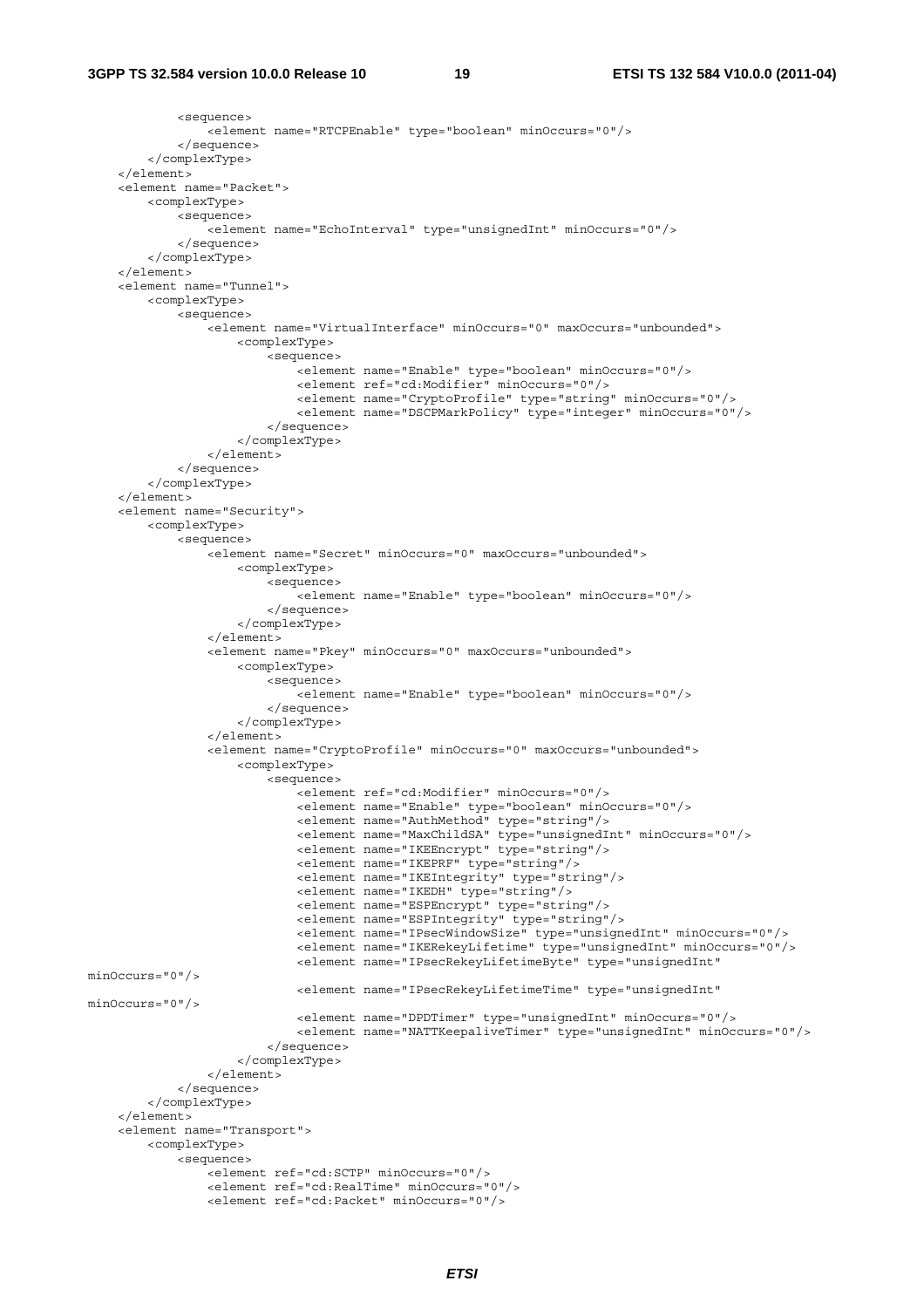```
 <element ref="cd:Tunnel" minOccurs="0"/> 
                 <element ref="cd:Security" minOccurs="0"/> 
             </sequence> 
         </complexType> 
     </element> 
    <element name="WCDMAFDD"> 
         <complexType> 
             <sequence> 
                 <element ref="cd:InServiceHandling" minOccurs="0"/> 
                 <element name="ScanOnBoot" type="boolean" minOccurs="0"/> 
                 <element name="ScanPeriodically" type="boolean" minOccurs="0"/> 
                 <element name="PeriodicInterval" type="unsignedInt" minOccurs="0"/> 
                 <element name="PeriodicTime" type="dateTime" minOccurs="0"/> 
                 <element name="REMPLMNList" type="string" minOccurs="0"/> 
                 <element name="REMBandList" type="string" minOccurs="0"/> 
                 <element name="UARFCNDLList" type="string" minOccurs="0"/> 
                 <element name="ScanTimeout" type="unsignedInt" minOccurs="0"/> 
             </sequence> 
         </complexType> 
    </element> 
    <element name="GSM"> 
         <complexType> 
             <sequence> 
                 <element ref="cd:InServiceHandling" minOccurs="0"/> 
                 <element name="ScanOnBoot" type="boolean" minOccurs="0"/> 
                 <element name="ScanPeriodically" type="boolean" minOccurs="0"/> 
                 <element name="PeriodicInterval" type="unsignedInt" minOccurs="0"/> 
 <element name="PeriodicTime" type="dateTime" minOccurs="0"/> 
 <element name="REMPLMNList" type="string" minOccurs="0"/> 
                 <element name="REMBandList" type="string" minOccurs="0"/> 
                 <element name="ARFCNList" type="string" minOccurs="0"/> 
                 <element name="ScanTimeout" type="unsignedInt" minOccurs="0"/> 
             </sequence> 
         </complexType> 
     </element> 
     <element name="REM"> 
         <complexType> 
             <sequence> 
                 <element ref="cd:WCDMAFDD" minOccurs="0"/> 
                 <element ref="cd:GSM" minOccurs="0"/> 
             </sequence> 
         </complexType> 
    </element> 
    <element name="GPS"> 
         <complexType> 
             <sequence> 
                 <element name="ScanOnBoot" type="boolean" minOccurs="0"/> 
                 <element name="ScanPeriodically" type="boolean" minOccurs="0"/> 
                 <element name="PeriodicInterval" type="unsignedInt" minOccurs="0"/> 
                 <element name="PeriodicTime" type="dateTime" minOccurs="0"/> 
                 <element name="ContinuousGPS" type="boolean" minOccurs="0"/> 
                 <element name="ScanTimeout" type="unsignedInt" minOccurs="0"/> 
             </sequence> 
         </complexType> 
    </element> 
    <!-- Configuration data file root XML element --> 
    <element name="configDataFile"> 
         <complexType> 
             <sequence> 
                .<br><element name="fileHeader">
                     <complexType> 
                          <attribute name="fileFormatVersion" type="string" use="required"/> 
                          <attribute name="senderName" type="string" use="optional"/> 
                          <attribute name="vendorName" type="string" use="optional"/> 
                      </complexType> 
                 </element> 
                 <element name="configData" minOccurs="0" maxOccurs="unbounded"> 
                     <complexType> 
                          <sequence> 
                              <element name="managedElement"> 
                                  <complexType> 
                                      <attribute name="localDn" type="string" use="optional"/> 
                                      <attribute name="userLabel" type="string" use="optional"/> 
                                      <attribute name="swVersion" type="string" use="optional"/> 
                                  </complexType> 
                              </element> 
                              <element ref="cd:DeviceInfo" minOccurs="0"/> 
                              <element ref="cd:ManagementServer" minOccurs="0"/>
```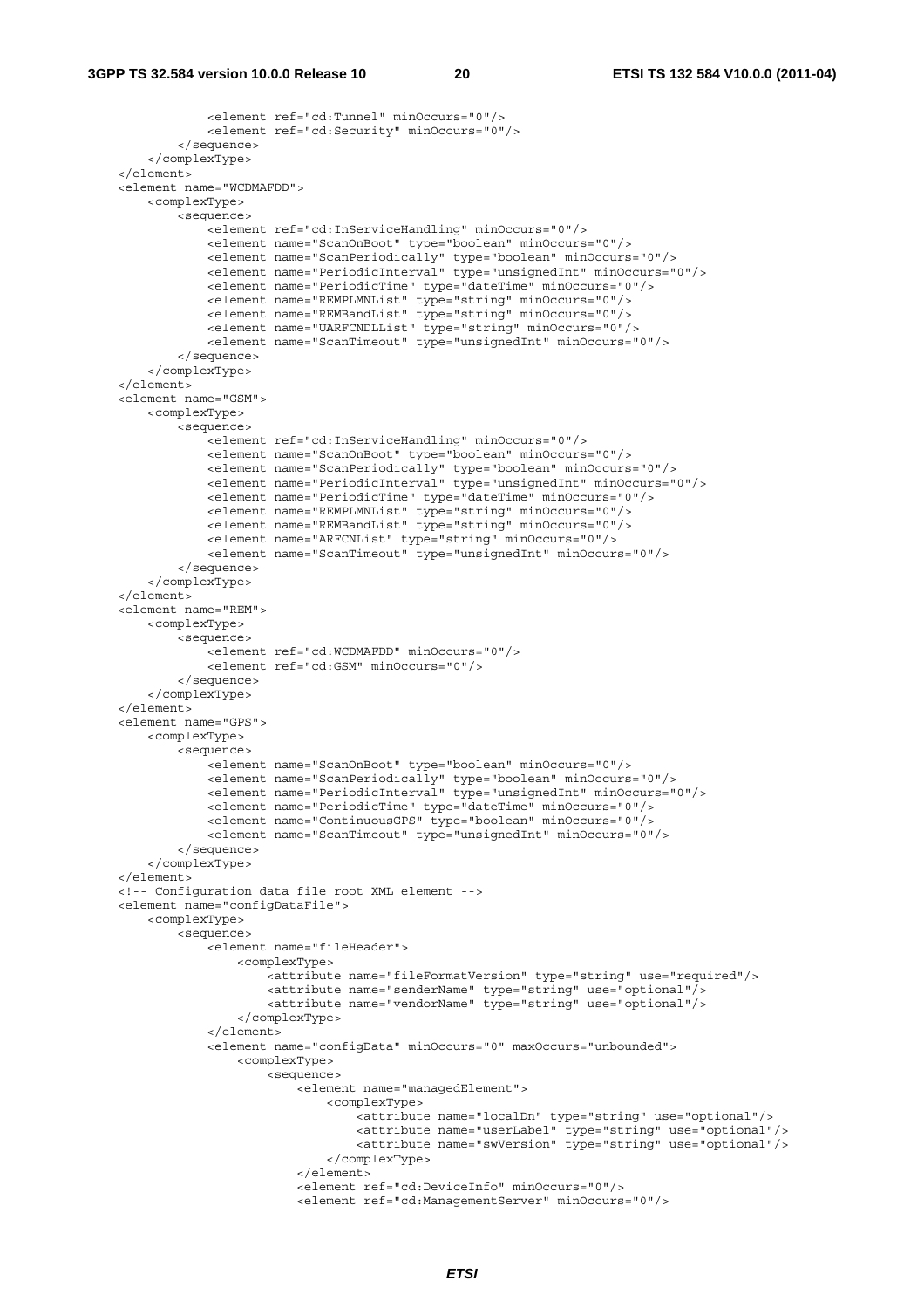```
 <element ref="cd:Time" minOccurs="0"/> 
                               <element name="FAPService" minOccurs="0" maxOccurs="unbounded"> 
                                    <complexType> 
                                        <sequence> 
                                            <element ref="cd:DNPrefix" minOccurs="0"/> 
                                            <element ref="cd:FAPControl" minOccurs="0"/> 
                                            <element ref="cd:AccessMgmt" minOccurs="0"/> 
                                            <element ref="cd:CellConfig" minOccurs="0"/> 
                                            <element ref="cd:Transport" minOccurs="0"/> 
                                            <element ref="cd:REM" minOccurs="0"/> 
                                            <element ref="cd:GPS" minOccurs="0"/> 
                                        </sequence> 
                                    </complexType> 
                               </element> 
                           </sequence> 
                      </complexType> 
                  </element> 
                  <element name="fileFooter"> 
                      <complexType> 
                           <attribute name="dateTime" type="dateTime" use="required"/> 
                      </complexType> 
                  </element> 
              </sequence> 
         </complexType> 
     </element> 
</schema>
```
#### 4.2.3 CM data file XML header

The following header shall be used in actual XML CM data files:

```
<?xml version="1.0" encoding="UTF-8"?> 
<?xml-stylesheet type="text/xsl" href="configData.xsl"?> 
<ConfigDataFile 
  xmlns= 
"http://www.3gpp.org/ftp/specs/archive/32_series/32.584#configData" 
\sim
```
### 5 PM data format definition

#### 5.1 Mapping table

Table 5.1 maps the PM file content items in the 3GPP TS 32.582 [9] document to those used in the XML schema based file format definitions. XML tag attributes are useful where data values bind tightly to its parent element. They have been used where appropriate.

| <b>File Content Item</b> | <b>XML schema</b><br>based XML tag | <b>Description</b>                                                        |
|--------------------------|------------------------------------|---------------------------------------------------------------------------|
| measDataCollection       | measCollecFile                     |                                                                           |
| measFileHeader           | fileHeader                         |                                                                           |
| lmeasData                | measData                           |                                                                           |
| ImeasFileFooter          | <b>IfileFooter</b>                 |                                                                           |
| lfileFormatVersion       | lfileHeader                        |                                                                           |
|                          | lfileFormatVersion                 |                                                                           |
| <b>IsenderName</b>       | lfileHeader                        | This attribute shall hold the DN of HNB. See Note 1.                      |
|                          | dnPrefix                           |                                                                           |
|                          | and                                | See TS 32.300 [4] for definition of DN.                                   |
|                          | lfileSender                        |                                                                           |
|                          | llocalDn                           |                                                                           |
| senderType               | <b>fileSender</b>                  | For the XML schema based XML format, XML attribute specification          |
|                          | elementType                        | "elementType" may be absent in case the "senderType" is not configured in |
|                          |                                    | the sender.                                                               |

#### **Table 5.1 Mapping of File Content Items to XML tags**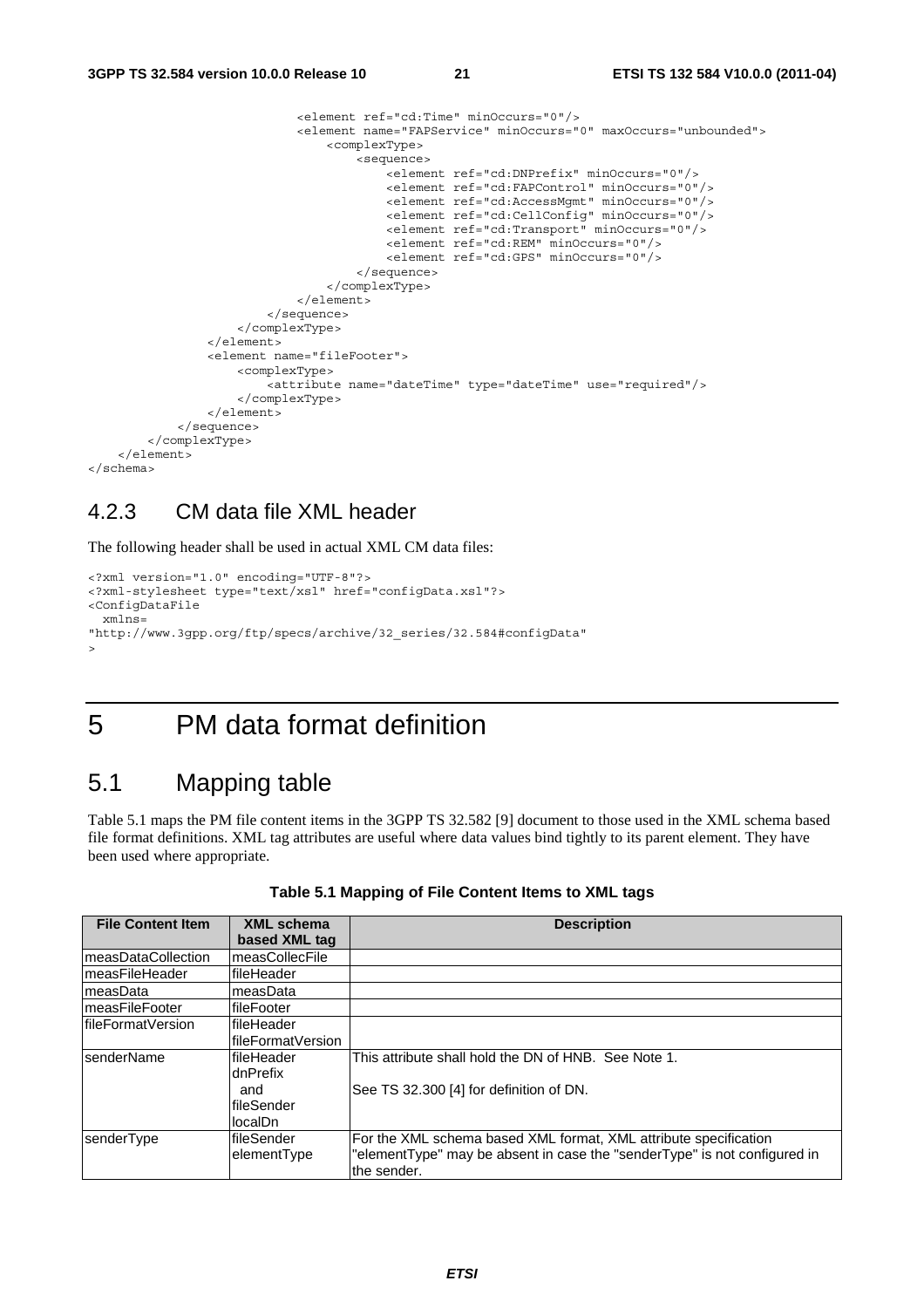| <b>File Content Item</b> | <b>XML schema</b><br>based XML tag | <b>Description</b>                                                                                                                                                                             |
|--------------------------|------------------------------------|------------------------------------------------------------------------------------------------------------------------------------------------------------------------------------------------|
| vendorName               | fileHeader                         | For the XML schema based XML format, XML attribute specification                                                                                                                               |
|                          | vendorName                         | "vendorName" may be absent in case the "vendorName" is not configured in                                                                                                                       |
|                          |                                    | the sender.                                                                                                                                                                                    |
| collectionBeginTime      | measCollec                         | 3GPP TS 32.582 [9] clause 6.3.2.1 Period Statistics "ReportStartTime"                                                                                                                          |
|                          | beginTime                          |                                                                                                                                                                                                |
| neld<br>neUserName       | managedElement                     |                                                                                                                                                                                                |
|                          | managedElement<br>userLabel        | For the XML schema based XML format, XML attribute specification<br>"userLabel" may be absent in case the "nEUserName" is not configured in the<br>CM applications.<br>Not used in HNB PM file |
| neDistinguishedName      | fileHeader                         | This attribute shall hold the DN of HNB. See Note 1.                                                                                                                                           |
|                          | dnPrefix                           |                                                                                                                                                                                                |
|                          | and                                | See TS 32.300 [4] for definition of DN.                                                                                                                                                        |
|                          | managedElement<br>localDn          |                                                                                                                                                                                                |
| neSoftwareVersion        | managedElement                     | For the XML schema based XML format, XML attribute specification                                                                                                                               |
|                          | swVersion                          | "swVersion" may be absent in case the "nESoftwareVersion" is not                                                                                                                               |
|                          |                                    | configured in the CM applications.                                                                                                                                                             |
|                          |                                    | Not used in HNB PM file                                                                                                                                                                        |
| measinfo                 | measInfo                           |                                                                                                                                                                                                |
| measInfold               | measInfold                         |                                                                                                                                                                                                |
| measTimeStamp            | granPeriod                         | Calculated from the 3GPP TS 32.582 [9] clause 6.3.2.1 Period Statistics                                                                                                                        |
|                          | endTime                            | "ReportStartTime" + accumulation of the 3GPP TS 32.582 [9] clause 6.3.2.1                                                                                                                      |
|                          |                                    | Period Statistics "SampleSeconds"                                                                                                                                                              |
| jobld                    | Job jobld                          | Not used in HNB PM file                                                                                                                                                                        |
| granularityPeriod        | granPeriod<br>duration             | For the XML schema based XML format, the value of XML attribute                                                                                                                                |
|                          |                                    | specification "duration" shall use the truncated representation "PTnS" (see                                                                                                                    |
|                          |                                    | $[13]$ ).<br>3GPP TS 32.582 [9] clause 6.3.2.1 Period Statistics "SampleInterval"                                                                                                              |
| reportingPeriod          | repPeriod                          | For the XML schema based XML format, the value of XML attribute                                                                                                                                |
|                          | duration                           | specification "duration" shall use the truncated representation "PTnS" (see                                                                                                                    |
|                          |                                    | $[13]$ ).                                                                                                                                                                                      |
|                          |                                    | 3GPP TS 32.582 [9] clause 6.3.1.1 Period Upload Interval                                                                                                                                       |
| measTypes                | measTypes                          | For the XML schema based XML format, depending on sender's choice for                                                                                                                          |
|                          | or                                 | optional positioning presence, either XML element "measTypes" or XML                                                                                                                           |
|                          | measType                           | elements "measType" will be used.                                                                                                                                                              |
|                          |                                    | 3GPP TS 32.582 [9] clause 6.3.2.2 Period Statistics Reference                                                                                                                                  |
| measValues               | measValue                          |                                                                                                                                                                                                |
| measObjInstId            | measValue                          | Identifier of the Managed Object (see TS 32.432 [20].)                                                                                                                                         |
| measResults              | measObjLdn<br>measResults          | For the XML schema based XML format, depending on sender's choice for                                                                                                                          |
|                          | or                                 | optional positioning presence, either XML element "measResults" or XML                                                                                                                         |
|                          | R                                  | elements "r" will be used.                                                                                                                                                                     |
|                          |                                    | Broadband Forum data object PeriodicStatistics.SampleSet.{i}.                                                                                                                                  |
|                          |                                    | Parameter. {i}. Values (see TR-157 Amendment 1 [15])                                                                                                                                           |
| suspectFlag              | Suspect                            | Not used in HNB PM file                                                                                                                                                                        |
| timeStamp                | measCollec                         | 3GPP TS 32.582 [9] clause 6.3.2.1 Period Statistics ReportEndTime                                                                                                                              |
|                          | endTime                            |                                                                                                                                                                                                |
| There is no              | measType p                         | An optional positioning XML attribute specification of XML element                                                                                                                             |
| corresponding File       |                                    | "measType" (XML schema based), used to identify a measurement type for                                                                                                                         |
| Content Item.            |                                    | the purpose of correlation to a result. The value of this XML attribute                                                                                                                        |
|                          |                                    | specification is expected to be a non-zero, non-negative integer value that is<br>unique for each instance of XML element "measType" that is contained within                                  |
|                          |                                    | the measurement data collection file.                                                                                                                                                          |
|                          |                                    | Not used in HNB PM file                                                                                                                                                                        |
| There is no              | r p                                | An optional positioning XML attribute specification of XML element "r", used                                                                                                                   |
| corresponding File       |                                    | to correlate a result to a measurement type. The value of this XML attribute                                                                                                                   |
| Content Item.            |                                    | specification should match the value of XML attribute specification "p" of the                                                                                                                 |
|                          |                                    | corresponding XML element "measType" (XML schema based).                                                                                                                                       |
|                          |                                    | Not used in HNB PM file                                                                                                                                                                        |

NOTE: There are two forms of naming for HNB. Implementation can choose to use one of the two.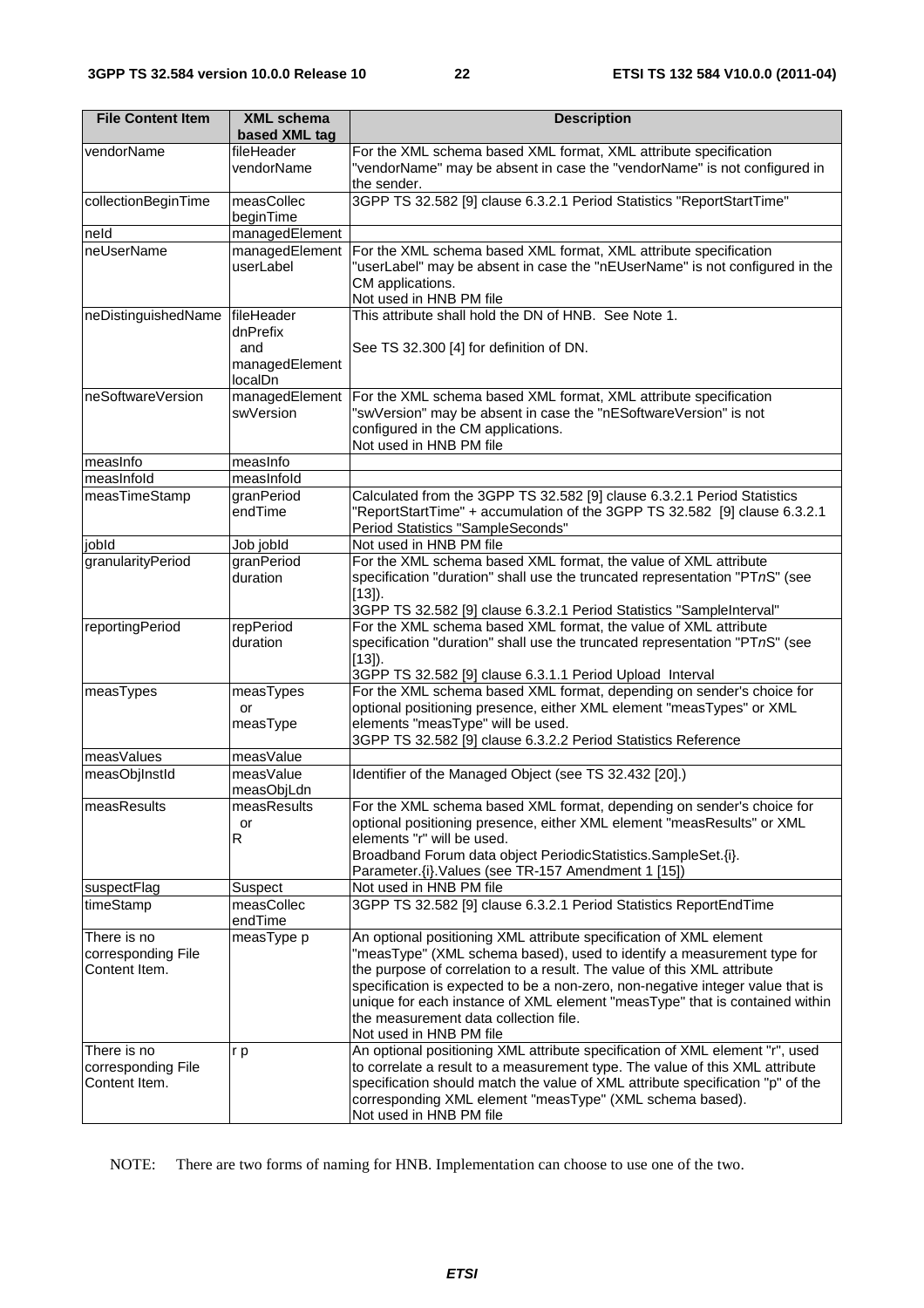1. The full DN: The name hierarchy is defined by TS 32.772 [18]. DN Prefix may or may not be present. The value for the 'id' for HNB is a string and is the HNB Identifier or HNB Name (see Annex C Table C.1 of TS 22.220 [19]).

Example 1: "DC=a1.companyNN.com,SubNetwork=1,ManagementNode=6, HMSFunction=99,HNB=abc1234"

2. There is no name hierarchy. It is a string and it is the value of the HNB Identifier or HNB Name (see Annex C Table C.1 of TS 22.220 [19]).

Example 2: "abc1234"

The representation of all timestamps in PM files shall follow the representations allowed by the ISO 8601 [abc].

The precise format for timestamp representation shall be determined by the technology used for encoding the PM file (e.g. XML DTD, XML Schema). The choice of technology should ensure that this representation is derived from ISO 8601 [abc]. Based on the representation used, the timestamp shall refer to either UTC time or local time or local time with offset from UTC.

### 5.2 XML schema based PM data file format definition

#### 5.2.1 PM data file XML diagram

For the purposes of the present document XML diagram in TS 32.435 [8] section 4.2.1 applies.

#### 5.2.2 PM data file XML schema

For the purposes of the present document XML schema in TS 32.435 [8] section 4.2.2 applies.

#### 5.2.2 PM data file XML header

For the purposes of the present document XML header in TS 32.435 [8] section 4.2.3 applies.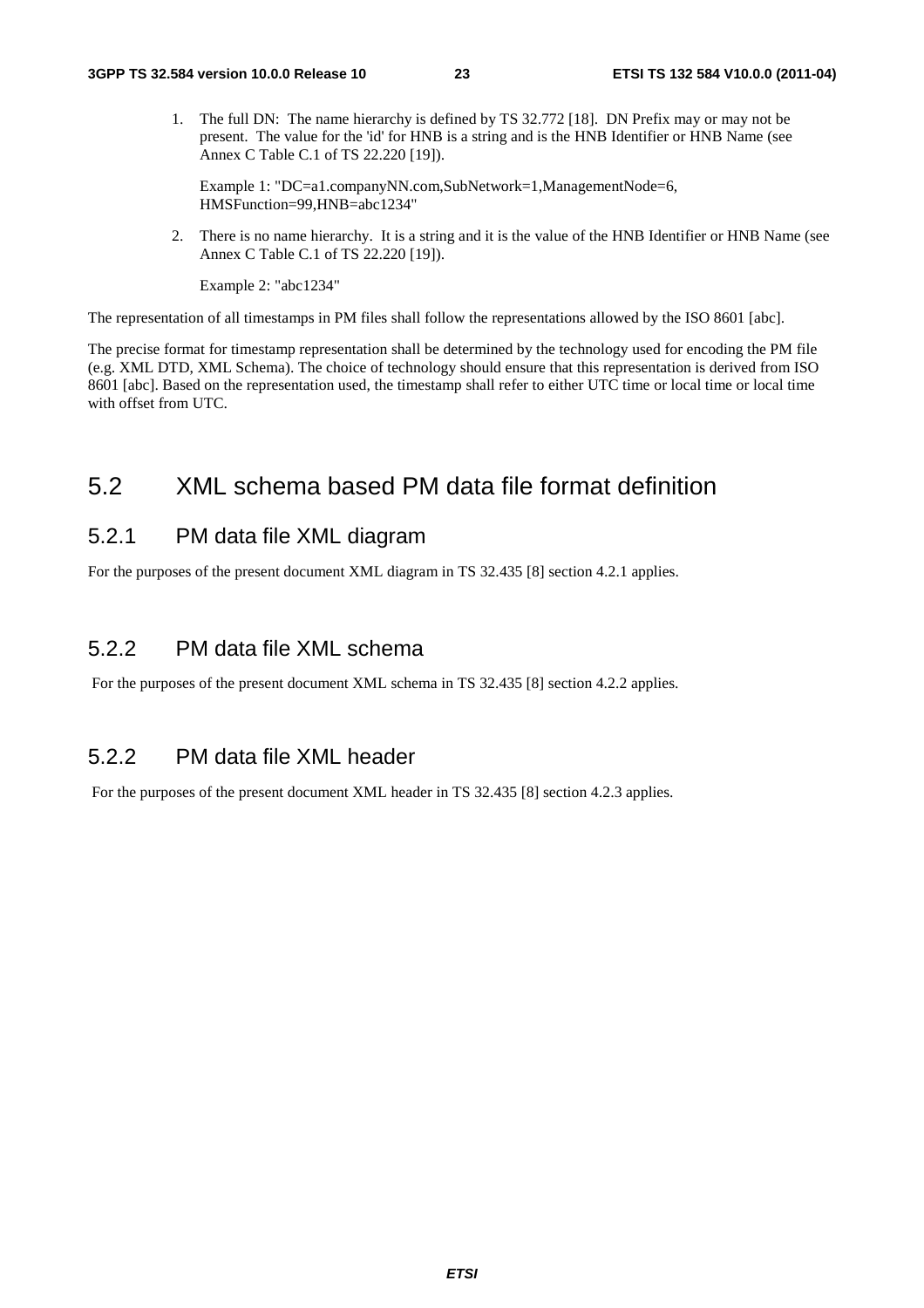# Annex A (informative): Examples

### A.1 XML schema based CM data file

```
<?xml version="1.0" encoding="UTF-8"?> 
<?xml-stylesheet type="text/xsl" href="ConfigData.xsl"?> 
<configDataFile xmlns="http://www.3gpp.org/ftp/specs/archive/32_series/32.584# onfigData" 
xmlns:xsi="http://www.w3.org/2001/XMLSchema-instance" 
xsi:schemaLocation="http://www.3gpp.org/ftp/specs/archive/32_series/32.584#configData" 
http://www.3gpp.org/ftp/specs/archive/32_series/32.584#configData"> 
     <fileHeader fileFormatVersion="32.584 V1.0" vendorName="Company NN" > 
     </fileHeader> 
     <configData> 
         <managedElement localDn="SubNetwork=CountryNN,MeContext=MEC-Gbg-1,ManagedElement=RNC-Gbg-1" 
userLabel="RNC Telecomville"/> 
          <DeviceInfo> 
              <ProvisioningCode>0101</ProvisioningCode> 
         </DeviceInfo> 
     </configData> 
     <fileFooter dateTime="2000-03-01T14:15:00+02:00"> 
     </fileFooter> 
</configDataFile>
```
### A.2 XML schema based PM data file

For the purposes of the present document the examples in TS 32.435 [8] Annex A apply.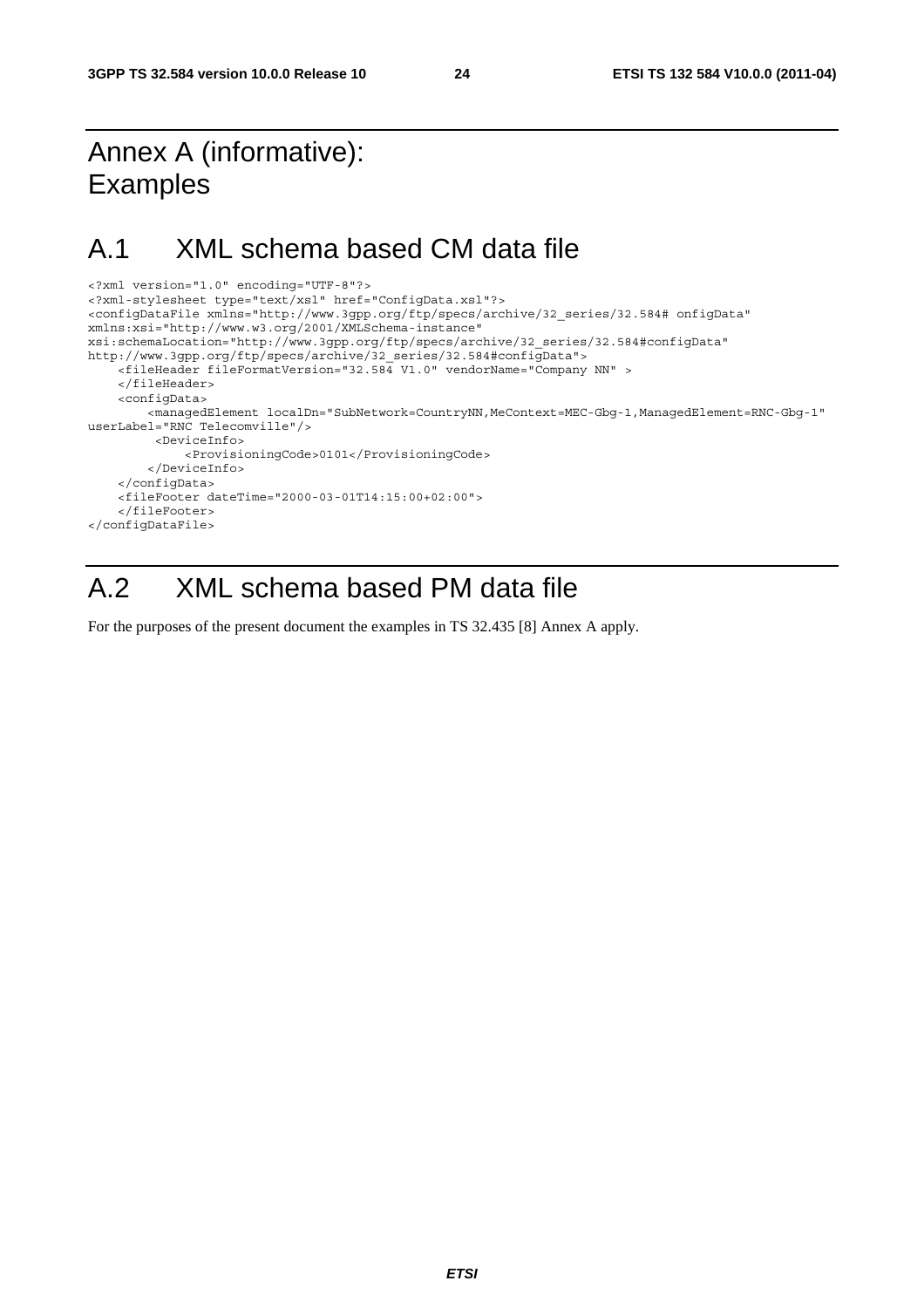Annex B (informative): Void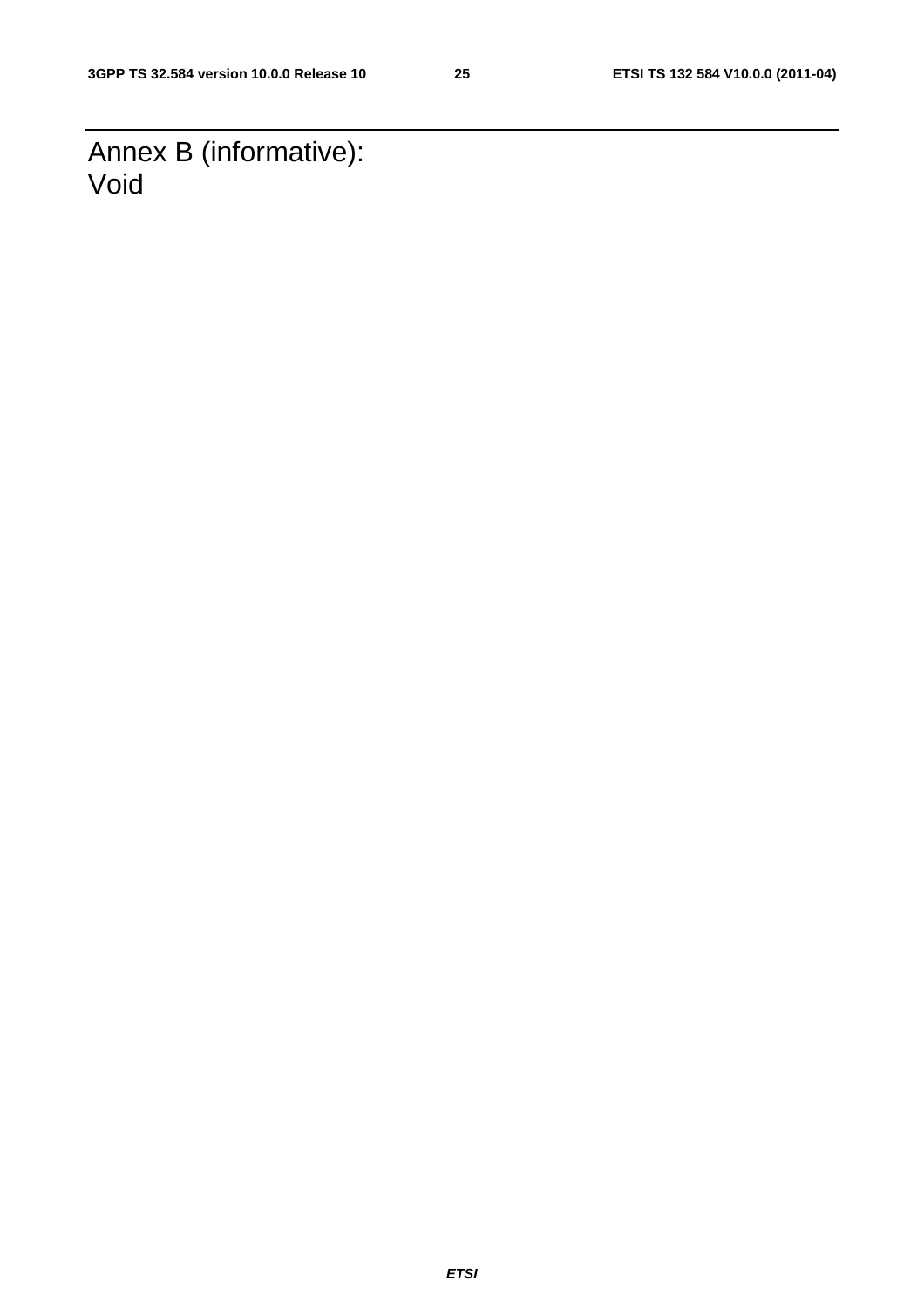# Annex C (informative): Change history

| <b>Change history</b> |              |                 |     |            |                                                                   |              |            |
|-----------------------|--------------|-----------------|-----|------------|-------------------------------------------------------------------|--------------|------------|
| <b>Date</b>           | TSG#         | <b>TSG Doc.</b> | CR  | <b>Rev</b> | Subject/Comment                                                   | <b>l</b> Old | <b>New</b> |
| 2009-06               | SA#44        | SP-090302 --    |     | --         | Presentation for information and approval                         | 1.0.0        | 8.0.0      |
| 2009-09               | SA#45        | SP-090534       |     |            | Correct global modifier of XML file for CM to instance specific   | 8.0.0        | 8.1.0      |
|                       |              |                 | 001 |            | modifier                                                          |              |            |
| 2009-09               | SA#45        | SP-090534       |     |            | Correct FAPService. (i). Transport. Security. Secret. (i). object | 8.0.0        | 8.1.0      |
|                       |              |                 | 002 |            | defnitions                                                        |              |            |
| 2009-09               | SA#45        | SP-090539 003   |     |            | Change CM file per contribution to BBF                            | 8.0.0        | 8.1.0      |
| 2009-12               | SA-46        | SP-0907191004   |     | $-$        | Discontinuation of the maintenance of WSDL/XML schema folders     | 8.1.0        | 9.0.0      |
| 2010-03               | <b>SA#47</b> | SP-100035 005   |     | --         | Update references to BBF TR-157                                   | 9.0.0        | 9.1.0      |
| 2010-03               | SA#47        | SP-1000351006   |     | --         | The element definition of 'Home Zone name' modification           | 9.0.0        | 9.1.0      |
| 2010-09               | SA#49        | SP-100488 007   |     | --         | Clarify the description of attributes using Distinguished Name    | 9.1.0        | 9.2.0      |
| 2011-03               | SA#51        | SP-1100991008   |     |            | Add LIPA access management XML element                            | 9.2.0        | 10.0.0     |